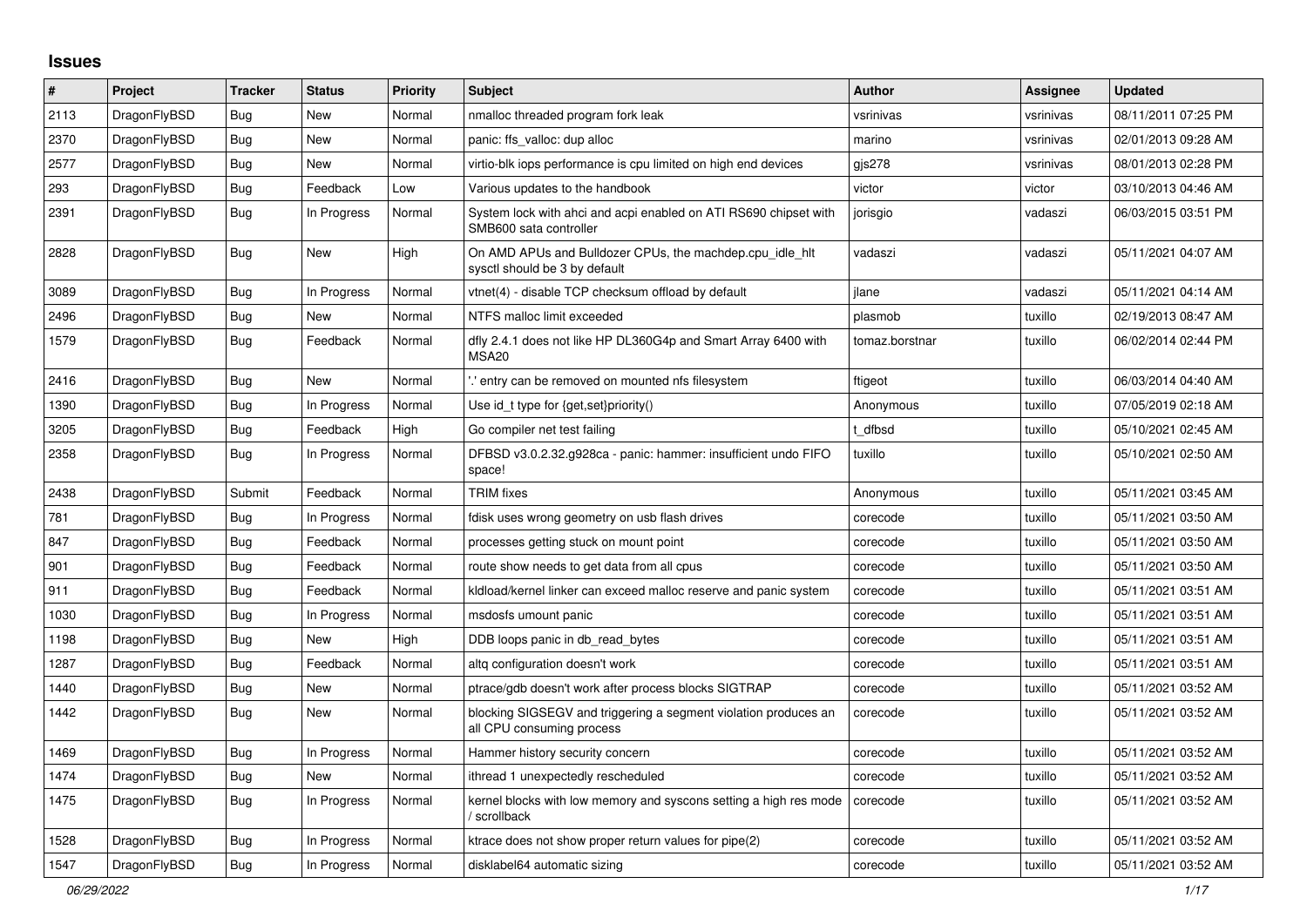| ∦    | Project      | <b>Tracker</b> | <b>Status</b> | <b>Priority</b> | <b>Subject</b>                                                                             | <b>Author</b>    | <b>Assignee</b> | <b>Updated</b>      |
|------|--------------|----------------|---------------|-----------------|--------------------------------------------------------------------------------------------|------------------|-----------------|---------------------|
| 1556 | DragonFlyBSD | <b>Bug</b>     | New           | Normal          | many processes stuck in "hmrrcm", system unusable                                          | corecode         | tuxillo         | 05/11/2021 03:52 AM |
| 1583 | DragonFlyBSD | Bug            | In Progress   | Normal          | panic: assertion: cursor->trans->sync_lock_refs > 0 in<br>hammer recover cursor            | corecode         | tuxillo         | 05/11/2021 03:53 AM |
| 1584 | DragonFlyBSD | Bug            | In Progress   | Normal          | can't use ssh from jail: debug1: read passphrase: can't open<br>/dev/tty: Device busy      | corecode         | tuxillo         | 05/11/2021 03:53 AM |
| 1587 | DragonFlyBSD | <b>Bug</b>     | Feedback      | Normal          | can't gdb across fork                                                                      | corecode         | tuxillo         | 05/11/2021 03:54 AM |
| 998  | DragonFlyBSD | Bug            | In Progress   | Normal          | Unconfiguring a vn while it is mounted                                                     | rumcic           | tuxillo         | 05/11/2021 04:00 AM |
| 1293 | DragonFlyBSD | <b>Bug</b>     | New           | Normal          | 2.2.1-REL Installer Request                                                                | mk               | tuxillo         | 05/11/2021 04:00 AM |
| 1428 | DragonFlyBSD | Bug            | Feedback      | Low             | POSIX.1e implementation is too old                                                         | hasso            | tuxillo         | 05/11/2021 04:00 AM |
| 2717 | DragonFlyBSD | Submit         | Feedback      | Normal          | Out of range numeric handling                                                              | dclink           | tuxillo         | 05/11/2021 04:08 AM |
| 2721 | DragonFlyBSD | Submit         | Feedback      | Low             | Some few zalloc calls to objcache ones replacements                                        | dclink           | tuxillo         | 05/11/2021 04:08 AM |
| 3145 | DragonFlyBSD | Submit         | In Progress   | Normal          | Update libelf to FreeBSD 12 current and build as base library usable<br>by ports           | davshao          | tuxillo         | 08/20/2021 03:58 PM |
| 3295 | DragonFlyBSD | Bug            | In Progress   | Normal          | Adapt devel/libvirt for nvmm                                                               | tuxillo          | tuxillo         | 11/03/2021 04:56 PM |
| 1819 | DragonFlyBSD | Bug            | In Progress   | Low             | truss - Major revamping task list                                                          | tuxillo          | tuxillo         | 11/27/2021 08:45 AM |
| 1397 | DragonFlyBSD | <b>Bug</b>     | Feedback      | Normal          | jobs -I output inconsistency when called from script                                       | Anonymous        | tuxillo         | 05/15/2022 05:07 AM |
| 1700 | DragonFlyBSD | Submit         | In Progress   | Normal          | skip boot2 menu on <enter></enter>                                                         | Johannes.Hofmann | tuxillo         | 05/15/2022 08:35 AM |
| 3314 | DragonFlyBSD | <b>Bug</b>     | New           | Normal          | Bring virtio_console(4) from FreeBSD                                                       | tuxillo          | tuxillo         | 05/29/2022 08:24 AM |
| 1876 | DragonFlyBSD | Bug            | New           | Normal          | devfs in jail + logging out from console(ttyv1+) -> panic                                  | qhwt.dfly        | tuxillo         | 05/31/2022 03:24 PM |
| 3028 | DragonFlyBSD | Bug            | In Progress   | Normal          | installer: confusion of set/get disk encryption passphrase dialogs                         | liweitianux      | tuxillo         | 06/03/2022 05:13 PM |
| 3160 | DragonFlyBSD | Submit         | In Progress   | Normal          | State the implementation difference in pkill/pgrep manual                                  | sevan            | tuxillo         | 06/03/2022 05:15 PM |
| 1921 | DragonFlyBSD | Bug            | In Progress   | Normal          | we miss mlockall                                                                           | alexh            | tuxillo         | 06/18/2022 04:08 AM |
| 3318 | DragonFlyBSD | <b>Bug</b>     | In Progress   | Normal          | Segmenation fault when a process resumed with checkpt exits                                | zabolekar        | tuxillo         | 06/18/2022 08:24 AM |
| 731  | DragonFlyBSD | <b>Bug</b>     | New           | Normal          | system freeze on "slice too large"                                                         | corecode         | tuxillo         | 06/25/2022 04:01 AM |
| 742  | DragonFlyBSD | Bug            | In Progress   | Normal          | umount problems with multiple mounts                                                       | corecode         | tuxillo         | 06/25/2022 04:02 AM |
| 2252 | DragonFlyBSD | Bug            | <b>New</b>    | Low             | snd hda not useable if loaded via /boot/loader.conf                                        | xbit             | swildner        | 12/14/2011 12:23 AM |
| 2265 | DragonFlyBSD | <b>Bug</b>     | New           | Normal          | mbsrtowcs does not properly handle invalid mbstate_t in ps                                 | c.turner1        | swildner        | 01/10/2012 07:56 PM |
| 341  | DragonFlyBSD | Bug            | New           | Normal          | Vinum erroneously repors devices as busy                                                   | corecode         | swildner        | 01/21/2012 04:50 AM |
| 1714 | DragonFlyBSD | Bug            | New           | Low             | hwpmc                                                                                      | alexh            | swildner        | 08/18/2012 02:03 PM |
| 2585 | DragonFlyBSD | Bug            | New           | Normal          | Dfly 3.4.3 on ESXi 5.1, HP Smart Array P410 passthrough<br>recognised, but not functioning | yggdrasil        | swildner        | 05/09/2022 08:14 AM |
| 1532 | DragonFlyBSD | <b>Bug</b>     | New           | Low             | jemalloc doesn't work on DragonFly                                                         | hasso            | sjg             | 08/02/2011 01:14 AM |
| 1302 | DragonFlyBSD | Bug            | In Progress   | Normal          | Checkpoint regression?                                                                     | sjg              | sjg             | 07/10/2013 05:22 PM |
| 1769 | DragonFlyBSD | Bug            | New           | Normal          | panic: assertion: _tp->tt_msg->tt_cpuid == mycpuid in<br>tcp callout active                | pavalos          | sjg             | 05/15/2022 11:07 AM |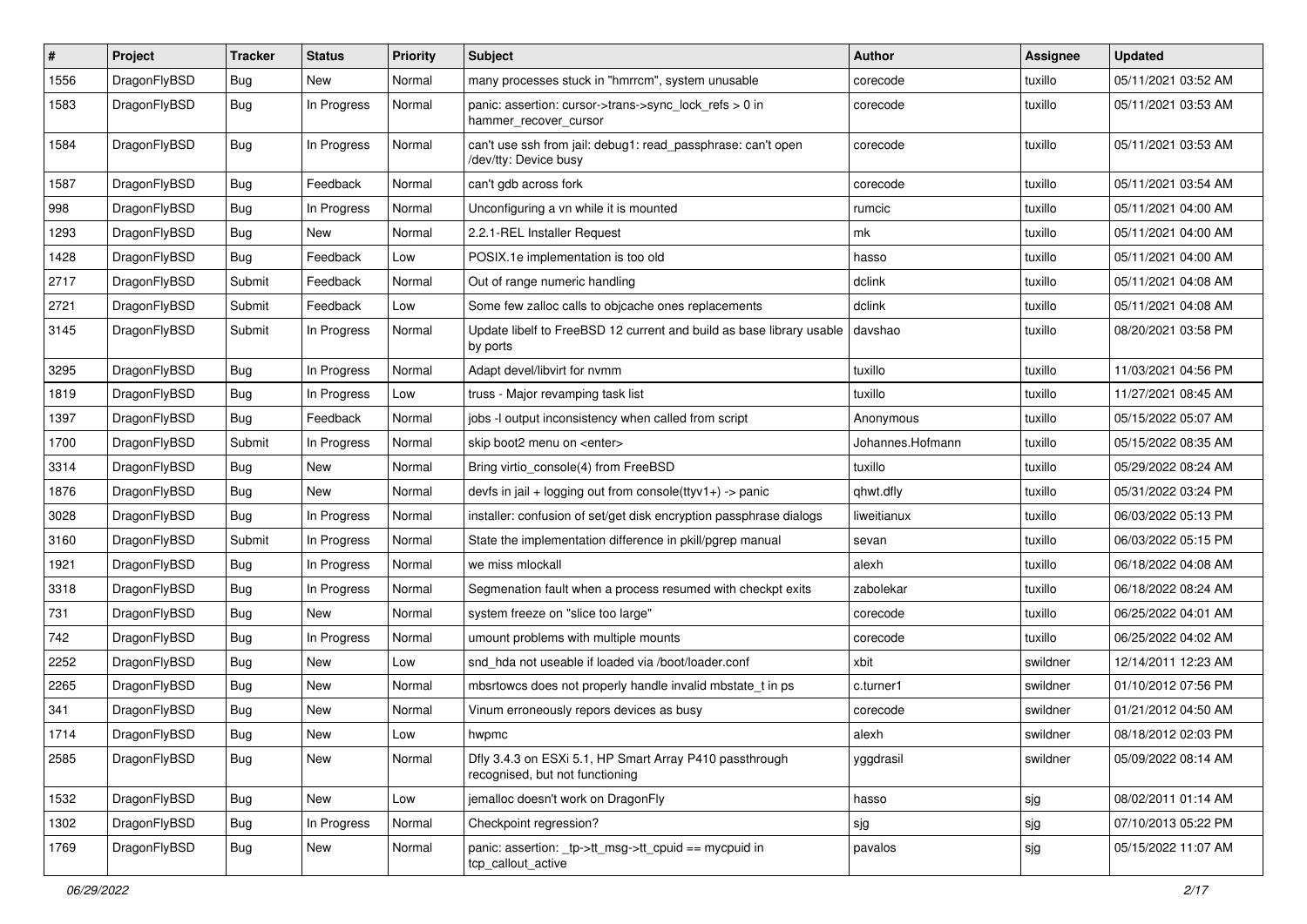| $\vert$ # | Project      | <b>Tracker</b> | <b>Status</b> | <b>Priority</b> | <b>Subject</b>                                                                                                                                           | <b>Author</b> | Assignee  | <b>Updated</b>      |
|-----------|--------------|----------------|---------------|-----------------|----------------------------------------------------------------------------------------------------------------------------------------------------------|---------------|-----------|---------------------|
| 2825      | DragonFlyBSD | Bug            | <b>New</b>    | High            | 3x dhclient = hanging system (objcache exhausted)                                                                                                        | jaccovonb     | sepherosa | 05/11/2021 03:55 AM |
| 168       | DragonFlyBSD | <b>Bug</b>     | In Progress   | Normal          | Livelocked limit engaged while trying to setup IPW wireless                                                                                              | mschacht      | sepherosa | 05/11/2021 04:05 AM |
| 2746      | DragonFlyBSD | <b>Bug</b>     | <b>New</b>    | Normal          | some fraction of xterms started from the xmonad window manager<br>get killed with SIGALRM                                                                | isenmann      | profmakx  | 12/28/2014 02:51 AM |
| 600       | DragonFlyBSD | <b>Bug</b>     | <b>New</b>    | Low             | /sys/libkern/karc4random                                                                                                                                 | robin_carey5  | profmakx  | 01/19/2015 03:07 AM |
| 2822      | DragonFlyBSD | <b>Bug</b>     | New           | Normal          | USB 3.0 stick throws "reading primary partition table: error<br>accessing offset 000[] for 152" error, while the stick works on any<br>other OS I tested | revuwa        | profmakx  | 06/29/2015 05:56 AM |
| 2549      | DragonFlyBSD | <b>Bug</b>     | In Progress   | Normal          | netgraph7: Kernel page fault.                                                                                                                            | russiane39    | nant      | 05/10/2013 11:20 PM |
| 679       | DragonFlyBSD | <b>Bug</b>     | <b>New</b>    | Low             | Netgraph backward compatibility for old *LEN constants                                                                                                   | nant          | nant      | 02/18/2014 05:45 AM |
| 1969      | DragonFlyBSD | <b>Bug</b>     | New           | Normal          | pf-related network problem                                                                                                                               | pavalos       | lentferj  | 02/01/2011 06:57 PM |
| 385       | DragonFlyBSD | <b>Bug</b>     | Feedback      | Low             | Mail archive address removal                                                                                                                             | justin        | justin    | 03/09/2013 11:24 AM |
| 1946      | DragonFlyBSD | <b>Bug</b>     | <b>New</b>    | Normal          | ieee80211 panic                                                                                                                                          | pavalos       | josepht   | 01/27/2011 06:00 PM |
| 1964      | DragonFlyBSD | <b>Bug</b>     | New           | Normal          | iwn (panic assertion : wlan assert serialized)                                                                                                           | sjmm.ptr      | josepht   | 02/01/2011 12:57 PM |
| 2870      | DragonFlyBSD | Bug            | <b>New</b>    | High            | Broken text and icons when glamor acceleration is used                                                                                                   | 375gnu        | ftigeot   | 01/31/2016 12:13 AM |
| 3031      | DragonFlyBSD | Submit         | In Progress   | Normal          | Update drm/radeon to Linux 4.7.10 as much as possible                                                                                                    | davshao       | ftigeot   | 08/19/2021 12:33 PM |
| 1593      | DragonFlyBSD | Bug            | Feedback      | Normal          | panic: assertion: $ccb == ap \rightarrow ap$ err $ccb$ in ahci put err $ccb$                                                                             | ftigeot       | ftigeot   | 05/15/2022 05:09 AM |
| 2037      | DragonFlyBSD | Bug            | Feedback      | Normal          | Panic Bad link elm while building packages                                                                                                               | ftigeot       | dillon    | 04/21/2011 07:20 AM |
| 2092      | DragonFlyBSD | <b>Bug</b>     | New           | Normal          | Panic: Bad link elm 0x next->prev != elm                                                                                                                 | masterblaster | dillon    | 12/04/2011 12:49 PM |
| 2819      | DragonFlyBSD | Bug            | In Progress   | Normal          | Random micro system freezes after a week of uptime                                                                                                       | ftigeot       | dillon    | 08/16/2015 08:46 PM |
| 3154      | DragonFlyBSD | Submit         | New           | Normal          | Update serial handling in bootloader                                                                                                                     | ddegroot      | dillon    | 11/06/2018 11:21 PM |
| 1411      | DragonFlyBSD | Bug            | Feedback      | Normal          | Burning doesn't work with ahci(4)                                                                                                                        | hasso         | dillon    | 05/11/2021 04:00 AM |
| 1831      | DragonFlyBSD | <b>Bug</b>     | Feedback      | High            | HAMMER "malloc limit exceeded" panic                                                                                                                     | eocallaghan   | dillon    | 06/04/2022 04:38 AM |
| 1127      | DragonFlyBSD | <b>Bug</b>     | Feedback      | Low             | cdrom drive not detected                                                                                                                                 | tgr           | corecode  | 01/15/2015 08:55 AM |
| 1430      | DragonFlyBSD | <b>Bug</b>     | <b>New</b>    | Normal          | Buggy w(1)?                                                                                                                                              | hasso         | alexh     | 11/24/2010 08:09 AM |
| 1538      | DragonFlyBSD | <b>Bug</b>     | <b>New</b>    | Low             | mountroot should probe file systems                                                                                                                      | corecode      | alexh     | 11/24/2010 06:35 PM |
| 2100      | DragonFlyBSD | <b>Bug</b>     | Feedback      | Normal          | devfs related panic                                                                                                                                      | sepherosa     | alexh     | 07/10/2011 02:29 PM |
| 2353      | DragonFlyBSD | Bug            | In Progress   | Normal          | panic: assertion "gd->gd_spinlocks_wr == 0" failed in<br>bsd4 schedulerclock                                                                             | jaydg         | alexh     | 11/28/2012 01:57 AM |
| 1861      | DragonFlyBSD | <b>Bug</b>     | New           | Normal          | panic via kprintf (lockmgr called in a hard section)                                                                                                     | vsrinivas     |           | 10/11/2010 12:56 AM |
| 1786      | DragonFlyBSD | <b>Bug</b>     | New           | Normal          | Calling NULL function pointer initiates panic loop                                                                                                       | sjg           |           | 10/11/2010 05:28 PM |
| 1882      | DragonFlyBSD | <b>Bug</b>     | New           | Low             | Idea for handling new USB vendor/device codes                                                                                                            | bmk           |           | 10/20/2010 12:15 PM |
| 1907      | DragonFlyBSD | Bug            | New           | Normal          | Hammer crash in hammer_flusher_flush()                                                                                                                   | swildner      |           | 11/11/2010 05:07 AM |
| 1913      | DragonFlyBSD | <b>Bug</b>     | New           | Normal          | panic: assertion: ip->flush_state != HAMMER_FST_FLUSH in<br>hammer_flush_inode_core                                                                      | swildner      |           | 11/20/2010 05:27 PM |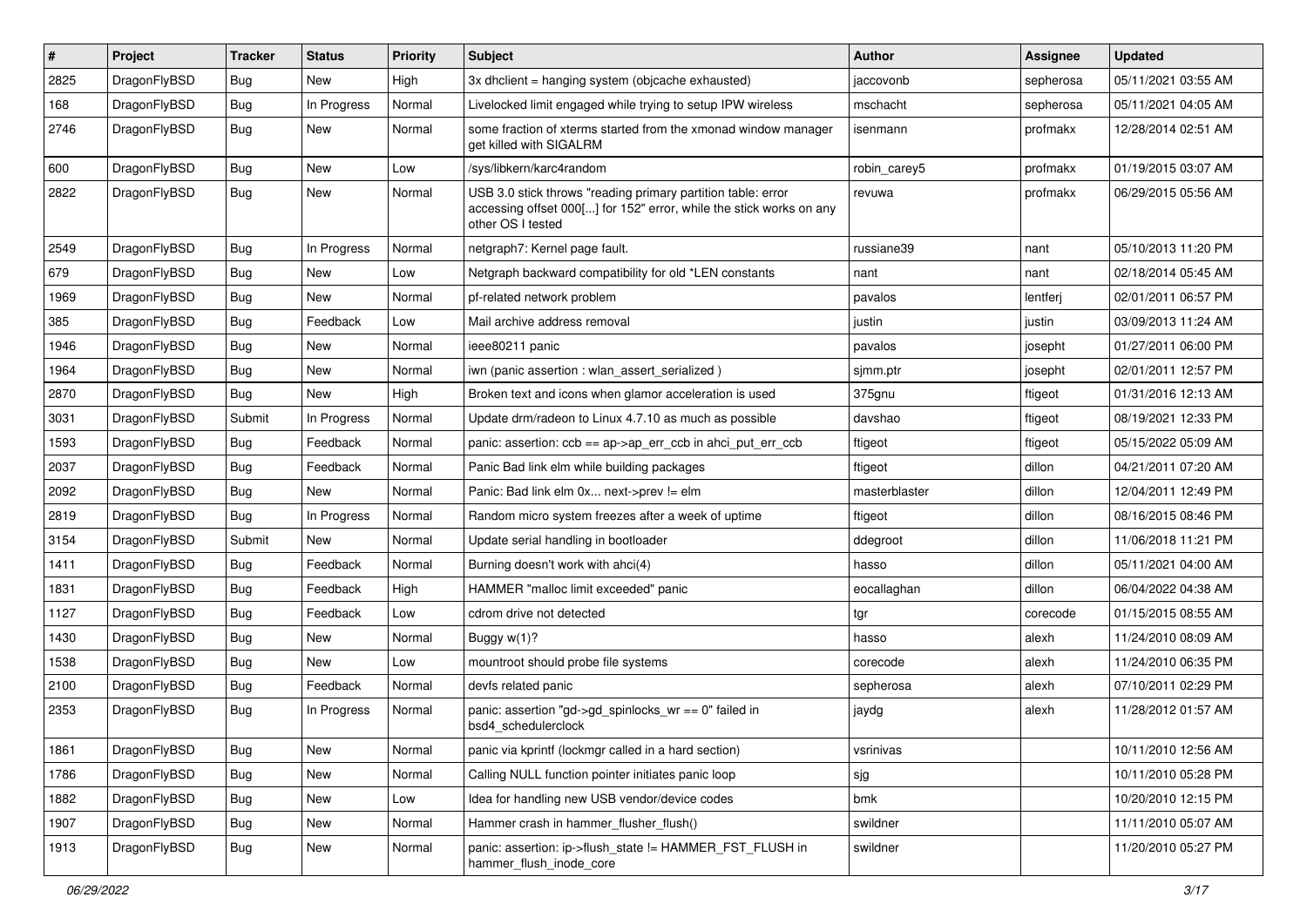| #    | Project      | <b>Tracker</b> | <b>Status</b> | <b>Priority</b> | Subject                                                                                                                                                                                           | Author             | <b>Assignee</b> | <b>Updated</b>      |
|------|--------------|----------------|---------------|-----------------|---------------------------------------------------------------------------------------------------------------------------------------------------------------------------------------------------|--------------------|-----------------|---------------------|
| 1916 | DragonFlyBSD | Bug            | <b>New</b>    | Normal          | Constant crashes on x86_64 with UFS                                                                                                                                                               | lentferj           |                 | 11/21/2010 07:40 PM |
| 1920 | DragonFlyBSD | Bug            | <b>New</b>    | High            | system hangs                                                                                                                                                                                      | zhtw               |                 | 11/22/2010 08:59 AM |
| 1917 | DragonFlyBSD | Bug            | New           | Normal          | panic: assertion: (RB_EMPTY(&ip->rec_tree) && (ip->flags &<br>HAMMER_INODE_XDIRTY) == 0)    (!RB_EMPTY(&ip->rec_tree)<br>&& (ip->flags & HAMMER INODE XDIRTY) != 0) in<br>hammer flush inode done | qhwt.dfly          |                 | 11/24/2010 03:23 AM |
| 1923 | DragonFlyBSD | Bug            | <b>New</b>    | Normal          | Abysmal NFS performance with IPv6                                                                                                                                                                 | ftigeot            |                 | 12/05/2010 09:34 PM |
| 1463 | DragonFlyBSD | Bug            | <b>New</b>    | Normal          | Mountroot before drives are initialized                                                                                                                                                           | elekktretterr      |                 | 12/07/2010 01:30 PM |
| 1935 | DragonFlyBSD | Bug            | <b>New</b>    | Normal          | mouse does not work after switching between x and console                                                                                                                                         | shamaz             |                 | 12/13/2010 10:06 AM |
| 1939 | DragonFlyBSD | Bug            | <b>New</b>    | Normal          | Panic on nightly build and stress test box                                                                                                                                                        | lentferj           |                 | 12/18/2010 08:41 AM |
| 599  | DragonFlyBSD | <b>Bug</b>     | <b>New</b>    | Urgent          | 1.9.0 reproducable panic                                                                                                                                                                          | pavalos            |                 | 12/22/2010 01:08 AM |
| 1941 | DragonFlyBSD | Bug            | New           | Normal          | wlan config crash                                                                                                                                                                                 | abandon.every.hope |                 | 12/24/2010 07:54 PM |
| 1943 | DragonFlyBSD | <b>Bug</b>     | <b>New</b>    | Normal          | hammer assertion panic                                                                                                                                                                            | peter              |                 | 12/27/2010 12:45 AM |
| 1944 | DragonFlyBSD | Bug            | New           | Normal          | panic: backing object 0xdea7b258 was somehow re-referenced<br>during collapse!                                                                                                                    | sepherosa          |                 | 12/27/2010 02:06 AM |
| 1951 | DragonFlyBSD | Bug            | <b>New</b>    | Normal          | dma timeouts at phyaddr on a good hdd                                                                                                                                                             | peur.neu           |                 | 01/04/2011 07:12 AM |
| 1959 | DragonFlyBSD | Bug            | <b>New</b>    | Normal          | DFBSD v2.9.1.422.gc98f2 - Panic during boot - IPv6 and PF                                                                                                                                         | tuxillo            |                 | 01/13/2011 03:37 AM |
| 1884 | DragonFlyBSD | Bug            | New           | Normal          | System completely freezes while listening music (devbuf: malloc<br>limit exceeded)                                                                                                                | shamaz             |                 | 01/24/2011 05:00 PM |
| 1961 | DragonFlyBSD | Bug            | <b>New</b>    | Normal          | Can't create dump from DDB                                                                                                                                                                        | shamaz             |                 | 01/29/2011 09:02 PM |
| 1949 | DragonFlyBSD | <b>Bug</b>     | <b>New</b>    | Normal          | iwn panic                                                                                                                                                                                         | pavalos            |                 | 01/30/2011 03:21 AM |
| 1873 | DragonFlyBSD | <b>Bug</b>     | New           | Normal          | Panic upon usb mouse detach and reattaching                                                                                                                                                       | rumcic             |                 | 02/01/2011 09:53 AM |
| 1990 | DragonFlyBSD | Bug            | <b>New</b>    | Normal          | /mnt too large to mount                                                                                                                                                                           | peur.neu           |                 | 02/16/2011 11:24 PM |
| 2020 | DragonFlyBSD | <b>Bug</b>     | New           | Low             | Port brcm80211 driver from Linux to DragonFly BSD                                                                                                                                                 | studer             |                 | 03/05/2011 10:54 PM |
| 2008 | DragonFlyBSD | Bug            | New           | Normal          | lwkt setcpu remote: td->td flags 00800621 console flood                                                                                                                                           | pavalos            |                 | 03/06/2011 09:37 PM |
| 2004 | DragonFlyBSD | Bug            | <b>New</b>    | Normal          | LWKT WAIT IPIQ panic                                                                                                                                                                              | steve              |                 | 03/08/2011 05:46 PM |
| 1984 | DragonFlyBSD | <b>Bug</b>     | New           | Normal          | hammer mount fails after crash - HAMMER: FIFO record bad head<br>signature                                                                                                                        | thomas.nikolajsen  |                 | 03/08/2011 06:57 PM |
| 2048 | DragonFlyBSD | <b>Bug</b>     | <b>New</b>    | Normal          | panic: ffs_sync: rofs mod                                                                                                                                                                         | pavalos            |                 | 04/12/2011 05:45 AM |
| 2051 | DragonFlyBSD | i Bug          | New           | Normal          | No ipv6 lan route entry created on 2.10                                                                                                                                                           | ftigeot            |                 | 04/21/2011 10:37 AM |
| 2055 | DragonFlyBSD | Bug            | New           | Normal          | $ssh + IPV6 + bridge \Rightarrow$ connection freezes                                                                                                                                              | steve              |                 | 04/24/2011 07:13 PM |
| 2052 | DragonFlyBSD | <b>Bug</b>     | New           | Normal          | Kernel panic: CPU APIC ID out of range                                                                                                                                                            | Anonymous          |                 | 05/02/2011 11:06 AM |
| 1874 | DragonFlyBSD | <b>Bug</b>     | New           | Normal          | mpd listening on all IPs, accepting only on one                                                                                                                                                   | rumcic             |                 | 05/08/2011 01:01 PM |
| 2075 | DragonFlyBSD | Bug            | New           | Normal          | pflogd on x86 64                                                                                                                                                                                  | fanch              |                 | 05/16/2011 04:04 PM |
| 2072 | DragonFlyBSD | Bug            | New           | Normal          | Fatal trap 12: stopped at lwkt_send_ipiq3                                                                                                                                                         | rumcic             |                 | 05/17/2011 04:12 AM |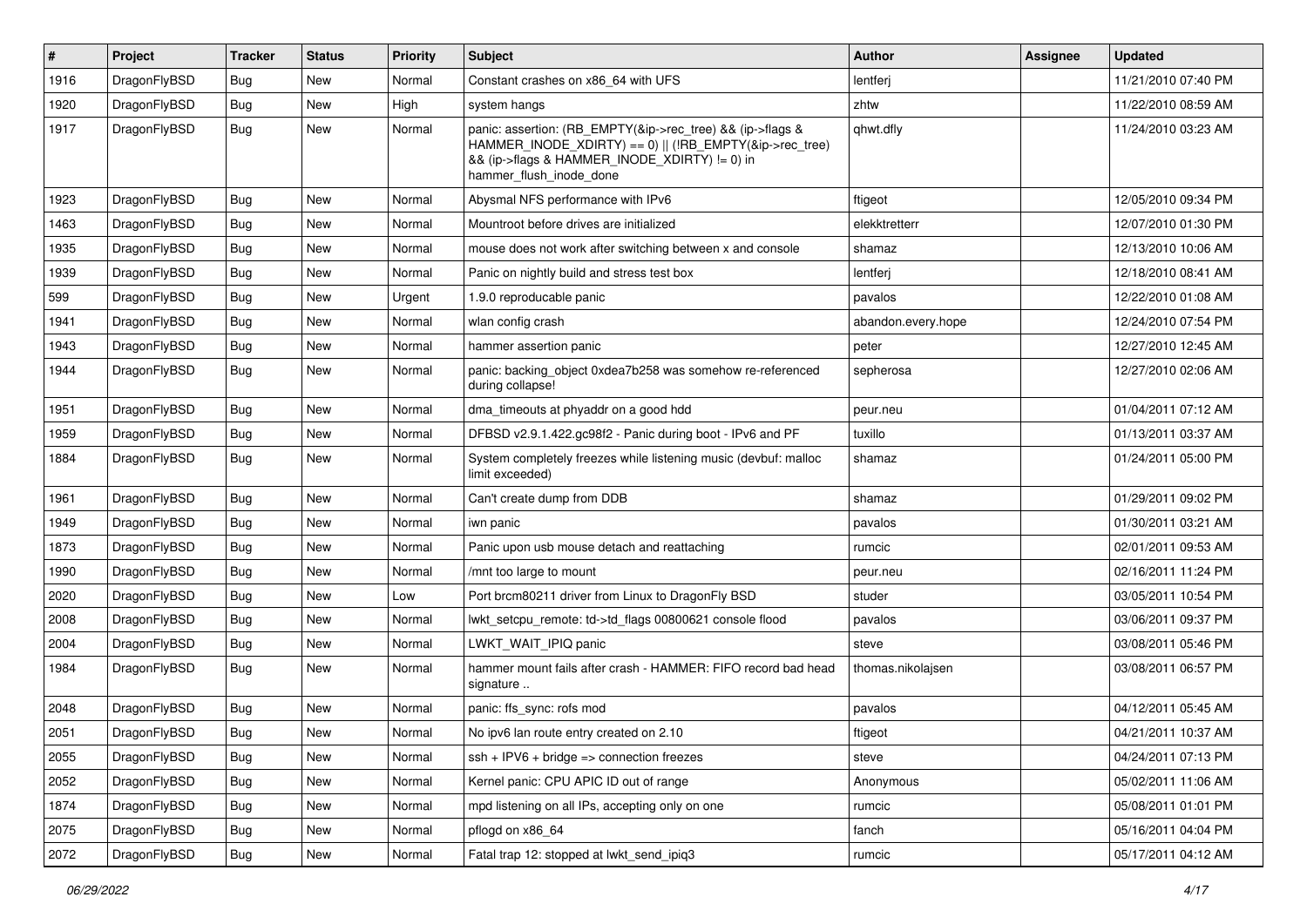| $\pmb{\#}$ | Project      | <b>Tracker</b> | <b>Status</b> | <b>Priority</b> | <b>Subject</b>                                                                                | <b>Author</b> | Assignee | Updated             |
|------------|--------------|----------------|---------------|-----------------|-----------------------------------------------------------------------------------------------|---------------|----------|---------------------|
| 2077       | DragonFlyBSD | <b>Bug</b>     | <b>New</b>    | Normal          | USB devices conflicting                                                                       | srussell      |          | 05/17/2011 05:12 PM |
| 2078       | DragonFlyBSD | <b>Bug</b>     | <b>New</b>    | Normal          | DFBSD i386 v2.11.0.201.g3ed2f - Panic during installworld into a<br>vn0 device                | tuxillo       |          | 05/19/2011 07:50 PM |
| 2082       | DragonFlyBSD | <b>Bug</b>     | <b>New</b>    | Normal          | dfbsd 2.10.1 amd64 - mc port build error with 'bmake bin-install'                             | sun-doctor    |          | 05/25/2011 07:18 PM |
| 2080       | DragonFlyBSD | Bug            | <b>New</b>    | Normal          | panic: lockmgr thrd sleep: called from interrupt, ipi, or hard code<br>section                | rumcic        |          | 05/30/2011 05:06 PM |
| 2085       | DragonFlyBSD | <b>Bug</b>     | New           | Normal          | panic: assertion: (m->flags & PG_MAPPED) == 0 in<br>vm_page_free_toq                          | vsrinivas     |          | 06/10/2011 07:48 AM |
| 2071       | DragonFlyBSD | <b>Bug</b>     | <b>New</b>    | High            | Panic on assertion: $(int)(flag->seq - seq) > 0$ in hammer flusher flush<br>after inode error | vsrinivas     |          | 06/12/2011 07:59 AM |
| 2094       | DragonFlyBSD | <b>Bug</b>     | <b>New</b>    | Normal          | Segfault when gdb printing backtrace from core dump                                           | greenrd       |          | 06/25/2011 04:14 PM |
| 2095       | DragonFlyBSD | Bug            | <b>New</b>    | Low             | Running installer post-install: Unsupported DFUI transport "                                  | greenrd       |          | 06/26/2011 09:20 AM |
| 1867       | DragonFlyBSD | Bug            | <b>New</b>    | Normal          | it(4) motherboard and fan problems                                                            | tuxillo       |          | 07/08/2011 10:48 AM |
| 2099       | DragonFlyBSD | Bug            | <b>New</b>    | Normal          | page fault panic in vm system                                                                 | pavalos       |          | 07/10/2011 08:51 AM |
| 2104       | DragonFlyBSD | Bug            | <b>New</b>    | Normal          | network configuration seg. fault on install CD                                                | navratil      |          | 07/26/2011 07:55 AM |
| 2107       | DragonFlyBSD | Bug            | <b>New</b>    | Normal          | 2.10.1 sata dvd drive issue                                                                   | ausppc        |          | 07/31/2011 08:41 PM |
| 2117       | DragonFlyBSD | <b>Bug</b>     | <b>New</b>    | High            | ACPI and/or bce(4) problem with 2.11.0.673.g0d557 on HP DL380<br>G <sub>6</sub>               | pauska        |          | 08/22/2011 10:15 AM |
| 2115       | DragonFlyBSD | <b>Bug</b>     | <b>New</b>    | Normal          | [msk] system freeze after receive some paquet                                                 | bsdsx         |          | 08/22/2011 10:22 AM |
| 2123       | DragonFlyBSD | <b>Bug</b>     | <b>New</b>    | Normal          | hammer is losing files                                                                        | schmir        |          | 08/30/2011 07:56 PM |
| 2125       | DragonFlyBSD | <b>Bug</b>     | <b>New</b>    | Normal          | Weird garbage in dmesg                                                                        | herrgard      |          | 08/30/2011 08:04 PM |
| 2124       | DragonFlyBSD | Bug            | <b>New</b>    | Normal          | getty repeating too quickly on port /dev/ttyv0                                                | sgeorge.ml    |          | 09/01/2011 04:28 AM |
| 2129       | DragonFlyBSD | Bug            | <b>New</b>    | Normal          | DFBSD v2.11.0.661.gf9438 i386 - panic: lockmgr thrd sleep                                     | tuxillo       |          | 09/05/2011 09:49 AM |
| 2138       | DragonFlyBSD | <b>Bug</b>     | <b>New</b>    | Normal          | > 100% CPU usage                                                                              | robin.carey1  |          | 09/26/2011 12:20 PM |
| 2140       | DragonFlyBSD | Bug            | New           | High            | hammer io delallocate panic with 'duplicate entry' message                                    | ttw           |          | 10/07/2011 12:22 PM |
| 2153       | DragonFlyBSD | Bug            | <b>New</b>    | Normal          | Too many unuseful warnings at boot                                                            | juanfra684    |          | 10/18/2011 10:16 PM |
| 2154       | DragonFlyBSD | <b>Bug</b>     | <b>New</b>    | Normal          | vkernel copyout() doesn't return EFAULT on error                                              | vsrinivas     |          | 10/20/2011 03:53 AM |
| 2158       | DragonFlyBSD | Bug            | <b>New</b>    | Normal          | iwn panics with assertion on boot.                                                            | eocallaghan   |          | 10/24/2011 04:13 PM |
| 2164       | DragonFlyBSD | <b>Bug</b>     | <b>New</b>    | Normal          | panic on reboot from usb.                                                                     | eocallaghan   |          | 10/27/2011 09:29 AM |
| 2161       | DragonFlyBSD | Bug            | <b>New</b>    | Normal          | Outdated xorg.conf file gets installed into etc and screws up mouse                           | eocallaghan   |          | 10/27/2011 01:51 PM |
| 2166       | DragonFlyBSD | Bug            | <b>New</b>    | Normal          | DFBSD v2.13.0.109.g05b9d - Strange lockups                                                    | tuxillo       |          | 10/29/2011 11:20 AM |
| 2045       | DragonFlyBSD | Bug            | <b>New</b>    | Normal          | ral(4): Fatal trap 12: page fault while in kernel mode (two panics)                           | herrgard      |          | 11/03/2011 05:34 PM |
| 2171       | DragonFlyBSD | Bug            | New           | Normal          | DFBSD v2.13.0.151.gdc8442 - panic: assertion "(*ptep &<br>$(PG$ MANAGED PG V)) == PG V"       | tuxillo       |          | 11/04/2011 05:06 PM |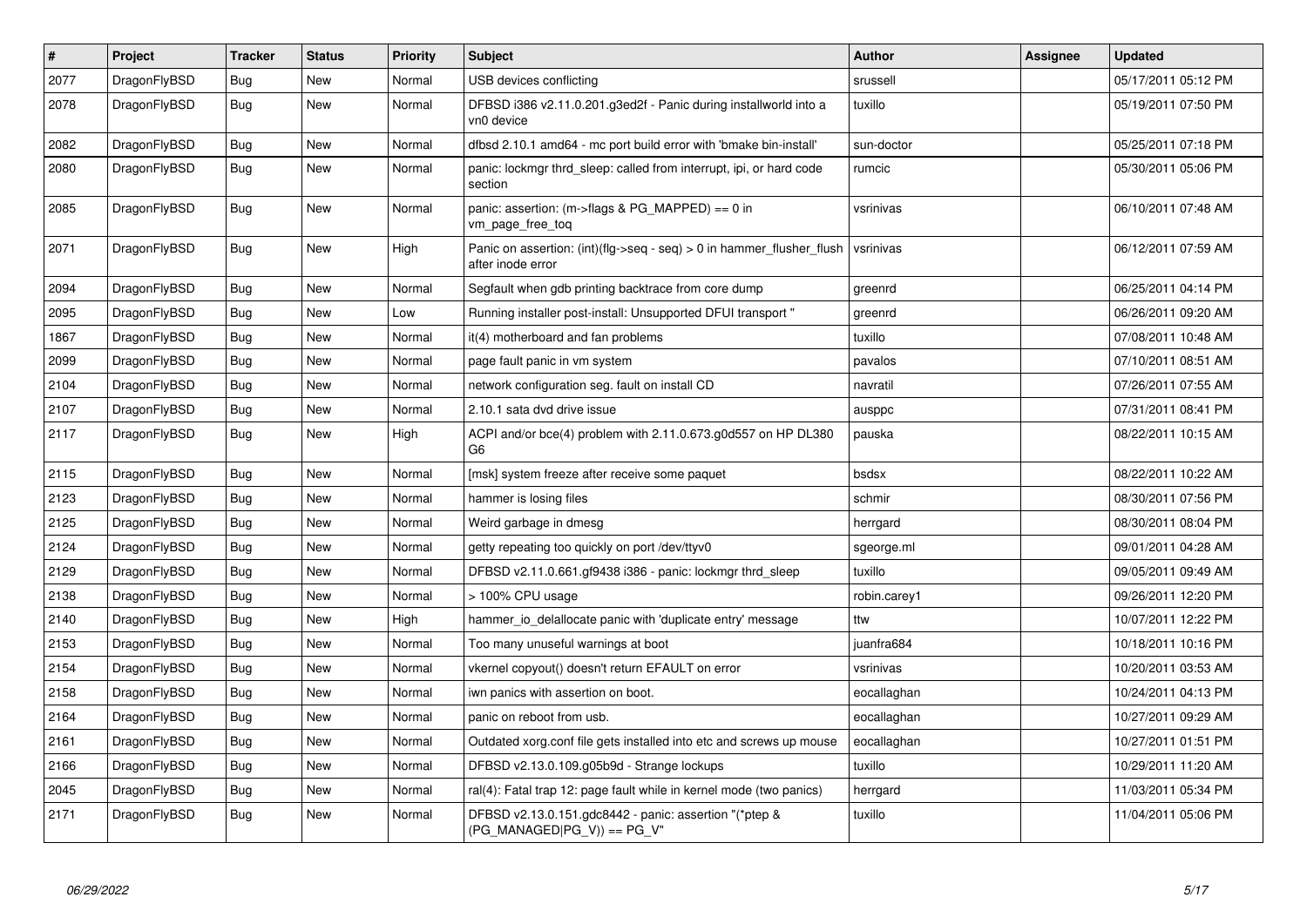| #    | Project      | <b>Tracker</b> | <b>Status</b> | <b>Priority</b> | Subject                                                                                                    | <b>Author</b> | Assignee | <b>Updated</b>      |
|------|--------------|----------------|---------------|-----------------|------------------------------------------------------------------------------------------------------------|---------------|----------|---------------------|
| 2098 | DragonFlyBSD | Submit         | New           | Normal          | [PATCH] correct ath man page example<br>(/usr/src/share/man/man4/ath.4)                                    | nobody        |          | 11/15/2011 12:27 AM |
| 2199 | DragonFlyBSD | Bug            | New           | Normal          | screen segfaults if utmpx isn't present                                                                    | pavalos       |          | 11/15/2011 10:52 PM |
| 2210 | DragonFlyBSD | Bug            | <b>New</b>    | Normal          | Bugtracker cannot assign default project for new users                                                     | ahuete.devel  |          | 11/17/2011 11:30 AM |
| 2224 | DragonFlyBSD | Bug            | New           | Normal          | v2.13.0.291.gaa7ec - Panic on fq while installing world                                                    | tuxillo       |          | 11/18/2011 01:40 AM |
| 2245 | DragonFlyBSD | Bug            | New           | Normal          | panic: assertion "ref < &td->td_toks_end" failed in lwkt_gettoken at<br>/usr/src/sys/kern/lwkt_token.c:588 | juanfra684    |          | 11/22/2011 07:41 PM |
| 2248 | DragonFlyBSD | Bug            | New           | Normal          | sysctl panic                                                                                               | pavalos       |          | 11/23/2011 06:23 PM |
| 2167 | DragonFlyBSD | Bug            | New           | Normal          | shutdown/reboot fails after uptime msg                                                                     | marino        |          | 11/28/2011 03:01 AM |
| 2254 | DragonFlyBSD | Bug            | New           | Normal          | panic: assertion "ref < &td->td_toks_end" failed in lwkt_gettoken at<br>/usr/src/sys/kern/lwkt_token.c:588 | eocallaghan   |          | 12/05/2011 10:21 PM |
| 2282 | DragonFlyBSD | Bug            | In Progress   | Normal          | gdb segfaults with certain corefiles                                                                       | tuxillo       |          | 01/18/2012 04:40 PM |
| 2141 | DragonFlyBSD | Bug            | <b>New</b>    | Urgent          | loader and/or documentation broken                                                                         | sjg           |          | 01/20/2012 10:51 AM |
| 2283 | DragonFlyBSD | Bug            | New           | Normal          | DFBSD DragonFly v2.13.0.957.g4f459 - pmap_release: page<br>should already be gone 0xc27120bc               | tuxillo       |          | 01/23/2012 03:03 AM |
| 2292 | DragonFlyBSD | Bug            | <b>New</b>    | Normal          | re interface with jumbo frames (mtu larger than 1500) hangs after<br>some traffic                          | Anonymous     |          | 01/31/2012 12:11 AM |
| 2306 | DragonFlyBSD | Bug            | New           | Normal          | a crash starts the kernel debugger in text mode, but just reboots in X                                     | phma          |          | 02/11/2012 08:02 PM |
| 2308 | DragonFlyBSD | Bug            | <b>New</b>    | Normal          | System freeze when unloading snd_hda                                                                       | jaydg         |          | 02/19/2012 07:15 AM |
| 2297 | DragonFlyBSD | Bug            | <b>New</b>    | Normal          | strange NFS (client) error messages / problems                                                             | Anonymous     |          | 02/19/2012 02:59 PM |
| 2311 | DragonFlyBSD | <b>Bug</b>     | New           | Normal          | Xorg crash having something to do with drm                                                                 | phma          |          | 02/22/2012 09:59 AM |
| 2319 | DragonFlyBSD | <b>Bug</b>     | New           | Normal          | crypt/passwd forward compat                                                                                | c.turner1     |          | 02/28/2012 12:39 PM |
| 2081 | DragonFlyBSD | <b>Bug</b>     | Feedback      | Normal          | Panic on device "detach" / "failure"                                                                       | vsrinivas     |          | 02/29/2012 07:11 AM |
| 1860 | DragonFlyBSD | <b>Bug</b>     | Feedback      | Normal          | Panic while creating UFS fs on vn(4) for initrd                                                            | matthias      |          | 02/29/2012 07:16 AM |
| 1669 | DragonFlyBSD | <b>Bug</b>     | In Progress   | Normal          | Drive wont open using button                                                                               | elekktretterr |          | 02/29/2012 12:05 PM |
| 2324 | DragonFlyBSD | <b>Bug</b>     | New           | Normal          | natacotrol support > 2TB not working even after the ftigeot patch                                          | zenny         |          | 03/03/2012 01:00 AM |
| 2331 | DragonFlyBSD | <b>Bug</b>     | New           | Normal          | reading mouse mode from unopen file descriptor hangs mouse<br>driver                                       | phma          |          | 03/14/2012 09:43 AM |
| 2090 | DragonFlyBSD | <b>Bug</b>     | Feedback      | Normal          | snd_hda does not support headphone automute                                                                | justin        |          | 03/29/2012 08:03 PM |
| 2345 | DragonFlyBSD | Bug            | In Progress   | Normal          | DFBSD v3.1.0.457.gd679f - NFS panic on diskless station                                                    | tuxillo       |          | 04/07/2012 05:22 PM |
| 2351 | DragonFlyBSD | <b>Bug</b>     | In Progress   | Normal          | DFBSD v3.1.0.579.g44ccf - Stuck during startup, random freezes                                             | tuxillo       |          | 04/24/2012 08:21 AM |
| 2316 | DragonFlyBSD | <b>Bug</b>     | New           | Normal          | Ungraceful invalid password handling for adding a new user in the<br>installer                             | rune          |          | 04/27/2012 11:23 PM |
| 2061 | DragonFlyBSD | <b>Bug</b>     | New           | Normal          | USB keyboard boot panic                                                                                    | sjg           |          | 05/04/2012 12:20 AM |
| 2371 | DragonFlyBSD | <b>Bug</b>     | New           | Normal          | Timezone problem with America/Sao_Paulo                                                                    | raitech       |          | 05/17/2012 01:42 PM |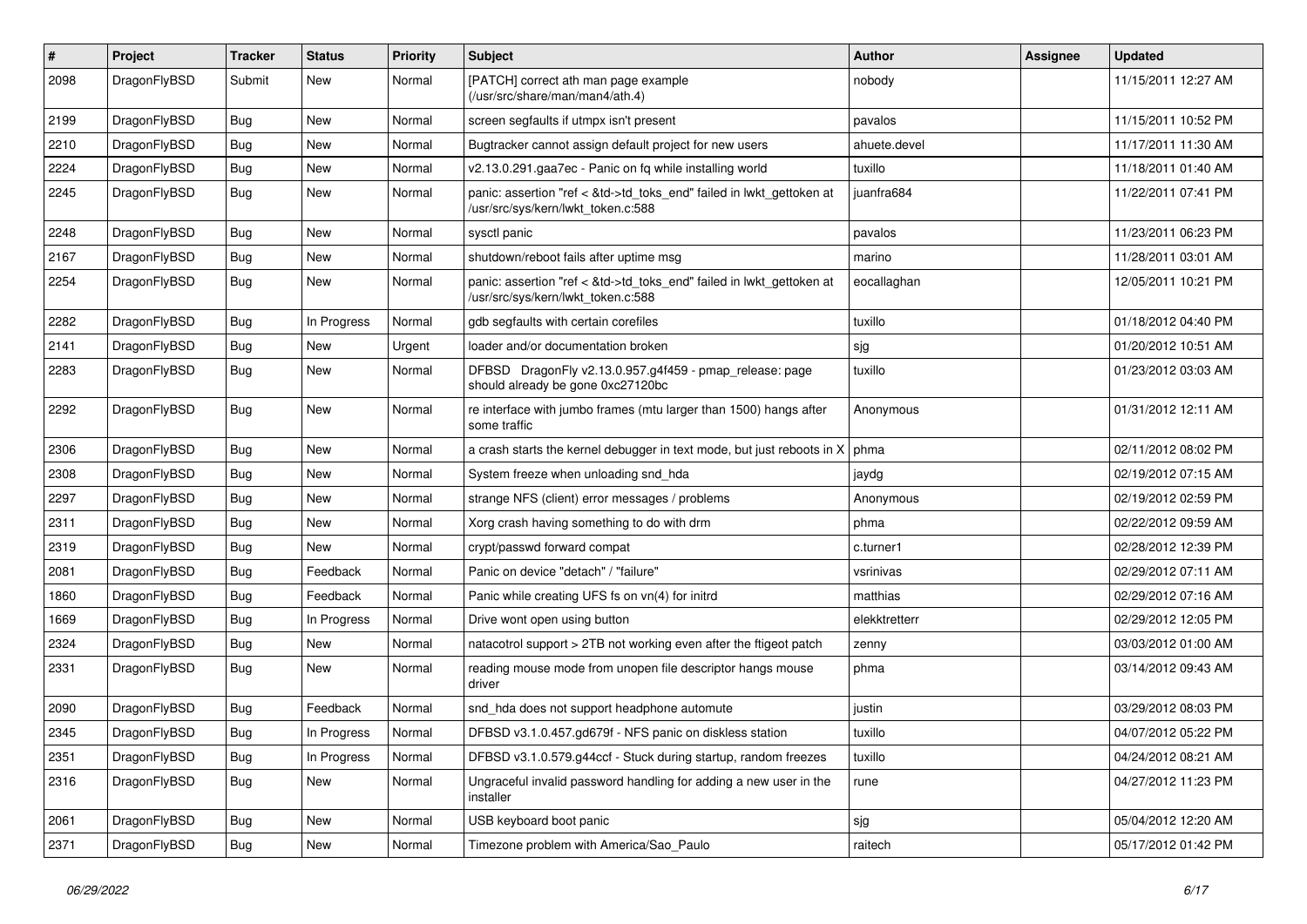| $\sharp$ | Project      | <b>Tracker</b> | <b>Status</b> | <b>Priority</b> | <b>Subject</b>                                                                                                               | Author            | Assignee | <b>Updated</b>      |
|----------|--------------|----------------|---------------|-----------------|------------------------------------------------------------------------------------------------------------------------------|-------------------|----------|---------------------|
| 2387     | DragonFlyBSD | <b>Bug</b>     | <b>New</b>    | Normal          | hammer ignores -t during dedup                                                                                               | phma              |          | 06/17/2012 12:30 PM |
| 2389     | DragonFlyBSD | <b>Bug</b>     | <b>New</b>    | Normal          | computer crashed while listing processes                                                                                     | phma              |          | 06/18/2012 02:49 PM |
| 2084     | DragonFlyBSD | <b>Bug</b>     | New           | Normal          | DFBSD v2.11.0.242.g4d317 - panic: zone: entry not free                                                                       | tuxillo           |          | 07/03/2012 01:23 AM |
| 2347     | DragonFlyBSD | Bug            | Feedback      | High            | Hammer PFSes destroy does not give back full space allocated to<br><b>PFS</b>                                                | sgeorge           |          | 07/19/2012 01:11 AM |
| 2369     | DragonFlyBSD | <b>Bug</b>     | <b>New</b>    | Normal          | panic: Bad link elm 0xffffffe07edf6068 next->prev != elm                                                                     | jaydg             |          | 08/15/2012 03:04 AM |
| 2403     | DragonFlyBSD | <b>Bug</b>     | <b>New</b>    | Low             | newfs -E doesn't handle /dev/serno device names properly                                                                     | ftigeot           |          | 08/17/2012 05:07 AM |
| 2412     | DragonFlyBSD | <b>Bug</b>     | New           | Normal          | wlan0 fails to get address via dhclient                                                                                      | nonsolosoft       |          | 08/30/2012 05:55 AM |
| 2296     | DragonFlyBSD | Bug            | In Progress   | High            | panic: assertion "m->wire count > 0" failed                                                                                  | thomas.nikolajsen |          | 08/30/2012 06:09 AM |
| 2182     | DragonFlyBSD | <b>Bug</b>     | New           | Normal          | if msk PHY FIFO underrun/overflow                                                                                            | nonsolosoft       |          | 09/03/2012 06:39 AM |
| 2423     | DragonFlyBSD | <b>Bug</b>     | New           | Urgent          | After multiple panics/locks, hitting KKASSERT in<br>hammer_init_cursor                                                       | rumcic            |          | 09/18/2012 02:28 AM |
| 2421     | DragonFlyBSD | <b>Bug</b>     | <b>New</b>    | High            | Kernel panic: vm_fault: page 0xc0f70000 not busy!                                                                            | lentferj          |          | 10/03/2012 08:16 AM |
| 2430     | DragonFlyBSD | <b>Bug</b>     | <b>New</b>    | Normal          | Alternate Password Hash method                                                                                               | robin.carey1      |          | 10/07/2012 06:28 AM |
| 1525     | DragonFlyBSD | <b>Bug</b>     | <b>New</b>    | Normal          | boehm-gc problems                                                                                                            | hasso             |          | 10/13/2012 07:13 PM |
| 2434     | DragonFlyBSD | <b>Bug</b>     | <b>New</b>    | Normal          | BTX Halted - Boot fails on USB/GUI                                                                                           | lucmv             |          | 10/17/2012 08:12 PM |
| 2444     | DragonFlyBSD | <b>Bug</b>     | New           | Normal          | Crash during Hammer overnight cleanup                                                                                        | justin            |          | 11/04/2012 07:58 AM |
| 2453     | DragonFlyBSD | <b>Bug</b>     | <b>New</b>    | Normal          | panic: assertion "gd->gd_spinlocks == 0" failed                                                                              | Johannes.Hofmann  |          | 11/12/2012 12:54 PM |
| 2499     | DragonFlyBSD | <b>Bug</b>     | In Progress   | Urgent          | DRAGONFLY_3_2 lockd not responding correctly                                                                                 | Nerzhul           |          | 01/22/2013 12:47 PM |
| 2436     | DragonFlyBSD | Bug            | New           | Normal          | panic: assertion "lp->lwp_qcpu == dd->cpuid" failed in<br>dfly_acquire_curproc                                               | thomas.nikolajsen |          | 01/23/2013 11:07 AM |
| 2396     | DragonFlyBSD | Bug            | Feedback      | High            | Latest 3.1 development version core dumps while destroying master<br><b>PFS</b>                                              | sgeorge           |          | 01/23/2013 04:10 PM |
| 2288     | DragonFlyBSD | Bug            | Feedback      | Normal          | Random IO performance loss introduced since January 1st                                                                      | lentferj          |          | 01/23/2013 04:21 PM |
| 2493     | DragonFlyBSD | <b>Bug</b>     | New           | Normal          | vidcontrol: invalid video mode name                                                                                          | Svarov            |          | 01/24/2013 09:55 AM |
| 2520     | DragonFlyBSD | <b>Bug</b>     | <b>New</b>    | Normal          | panic: assertion "IS_SERIALIZED((ifp->if_serializer))" failed in<br>if_default_serialize_assert at /usr/src/sys/net/if.c:437 | ano               |          | 03/09/2013 12:14 AM |
| 331      | DragonFlyBSD | <b>Bug</b>     | In Progress   | Normal          | ftpsesame (aka Bridging S01E03)                                                                                              | bastyaelvtars     |          | 03/09/2013 12:28 PM |
| 725      | DragonFlyBSD | <b>Bug</b>     | In Progress   | Low             | 'make distribution' fails w/'ro' /usr/obj                                                                                    | c.turner          |          | 03/09/2013 01:01 PM |
| 1144     | DragonFlyBSD | <b>Bug</b>     | Feedback      | Normal          | Incorrect clock under KVM                                                                                                    | msylvan           |          | 03/09/2013 01:17 PM |
| 1563     | DragonFlyBSD | Bug            | Feedback      | Normal          | reset(1) doesn't reset terminal to the defaults                                                                              | hasso             |          | 03/10/2013 04:17 AM |
| 1502     | DragonFlyBSD | <b>Bug</b>     | In Progress   | Normal          | Lock while deleting files from nohistory HAMMER directories                                                                  | hasso             |          | 03/10/2013 04:28 AM |
| 1489     | DragonFlyBSD | <b>Bug</b>     | Feedback      | Normal          | panic: ufs_dirbad: bad dir                                                                                                   | rumcic            |          | 03/10/2013 04:34 AM |
| 1249     | DragonFlyBSD | <b>Bug</b>     | Feedback      | Normal          | panic: ffs_vfree: freeing free inode                                                                                         | rumcic            |          | 03/10/2013 05:13 AM |
| 1250     | DragonFlyBSD | <b>Bug</b>     | Feedback      | Normal          | Panic upon plugging an USB flash drive into the machine                                                                      | rumcic            |          | 03/10/2013 05:17 AM |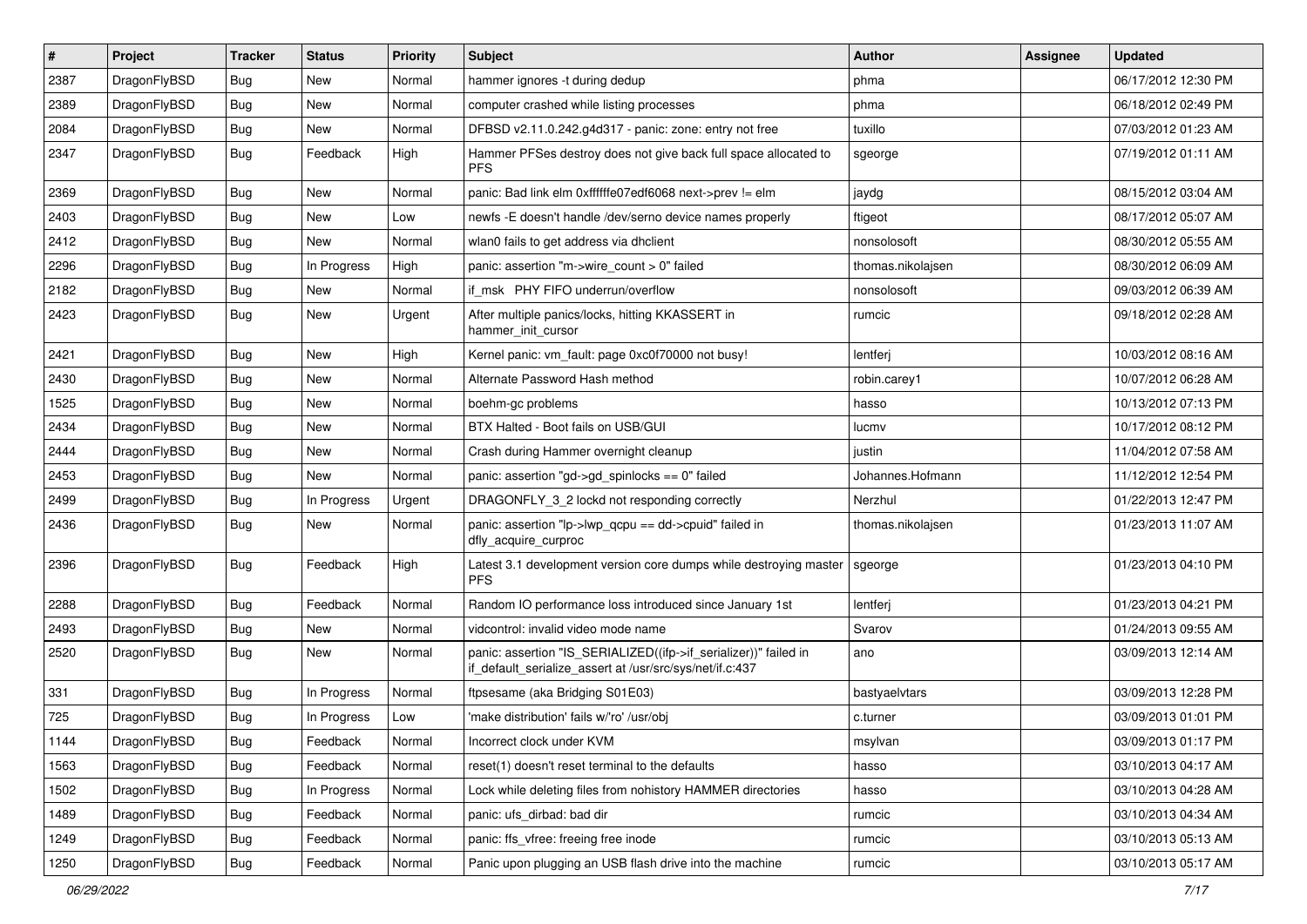| $\sharp$ | Project      | <b>Tracker</b> | <b>Status</b> | <b>Priority</b> | Subject                                                                                                        | <b>Author</b>     | Assignee | <b>Updated</b>      |
|----------|--------------|----------------|---------------|-----------------|----------------------------------------------------------------------------------------------------------------|-------------------|----------|---------------------|
| 1668     | DragonFlyBSD | <b>Bug</b>     | Feedback      | Normal          | Power button not working                                                                                       | elekktretterr     |          | 03/10/2013 06:22 AM |
| 1824     | DragonFlyBSD | <b>Bug</b>     | Feedback      | Normal          | kernel panic, x86, 2.7.3.859.ge5104                                                                            | akirchhoff135014  |          | 03/10/2013 07:49 AM |
| 2531     | DragonFlyBSD | <b>Bug</b>     | New           | Normal          | camcontrol fails to disable APM                                                                                | m.lombardi85      |          | 03/23/2013 12:28 PM |
| 2529     | DragonFlyBSD | <b>Bug</b>     | New           | Low             | Sundance network adapter is not detected and attached                                                          | kworr             |          | 03/25/2013 02:29 AM |
| 2535     | DragonFlyBSD | <b>Bug</b>     | <b>New</b>    | Normal          | Imap processes apparentlt blocked on disk I/O                                                                  | ftigeot           |          | 04/02/2013 09:31 AM |
| 2136     | DragonFlyBSD | <b>Bug</b>     | <b>New</b>    | Normal          | socketpair() doesn't free file descriptors on copyout failure                                                  | vsrinivas         |          | 04/05/2013 09:13 AM |
| 2547     | DragonFlyBSD | <b>Bug</b>     | New           | High            | crashed while doing a dry run of pkg rolling-replace                                                           | phma              |          | 04/18/2013 10:40 PM |
| 2552     | DragonFlyBSD | <b>Bug</b>     | New           | Low             | hammer recovery should indicate progress                                                                       | phma              |          | 05/03/2013 12:13 AM |
| 2557     | DragonFlyBSD | <b>Bug</b>     | New           | Normal          | stock 3.4.1 kernel halts during booting if dm and dm_target_crypt<br>are loaded and RAID controller is present | phma              |          | 05/12/2013 10:38 PM |
| 2565     | DragonFlyBSD | <b>Bug</b>     | New           | Normal          | "ifconfig ix0 up" panic                                                                                        | Itpig402a         |          | 06/03/2013 05:46 AM |
| 2568     | DragonFlyBSD | <b>Bug</b>     | New           | Normal          | AHCI panic                                                                                                     | josepht           |          | 06/07/2013 05:52 PM |
| 2569     | DragonFlyBSD | <b>Bug</b>     | New           | Normal          | ctime NFS                                                                                                      | ferney            |          | 08/11/2013 04:35 AM |
| 2586     | DragonFlyBSD | <b>Bug</b>     | <b>New</b>    | Normal          | pf: "modulate" state seems problematic                                                                         | srussell          |          | 09/25/2013 07:36 PM |
| 2595     | DragonFlyBSD | Bug            | New           | Normal          | DragonFly 3.4.3 crashes on SUN Blade X6250 with Qlogic ISP 2432<br>FC card                                     | Turvamies         |          | 10/07/2013 11:53 AM |
| 2598     | DragonFlyBSD | Bug            | New           | Normal          | i386 via USB Booting                                                                                           | mbzadegan         |          | 10/21/2013 02:28 AM |
| 2604     | DragonFlyBSD | Bug            | <b>New</b>    | Normal          | dell laptop does not boot with LATEST                                                                          | isenmann          |          | 11/20/2013 02:07 AM |
| 2609     | DragonFlyBSD | Bug            | New           | Normal          | master: panic: assertion<br>"LWKT_TOKEN_HELD_ANY(vm_object_token(object))" failed in<br>swp_pager_lookup       | thomas.nikolajsen |          | 11/28/2013 11:36 AM |
| 2611     | DragonFlyBSD | Bug            | New           | Normal          | Change in IP address results in network not working                                                            | phma              |          | 12/05/2013 07:55 PM |
| 2556     | DragonFlyBSD | Bug            | Feedback      | Normal          | DragonFly v3.5.0.81.gd3479 - Process signal weirdness                                                          | tuxillo           |          | 12/17/2013 03:48 PM |
| 2618     | DragonFlyBSD | Bug            | New           | Normal          | mouse problem on RELEASE-3_6_0                                                                                 | FilippoMo         |          | 12/20/2013 03:26 AM |
| 2620     | DragonFlyBSD | Bug            | New           | Normal          | moused problem                                                                                                 | FilippoMo         |          | 12/20/2013 10:32 AM |
| 2621     | DragonFlyBSD | Bug            | <b>New</b>    | Normal          | core dump using cdrom                                                                                          | nonsolosoft       |          | 12/27/2013 12:43 AM |
| 2622     | DragonFlyBSD | Bug            | New           | Normal          | VAIO FIT15E fn keys support                                                                                    | nonsolosoft       |          | 12/31/2013 01:31 AM |
| 2626     | DragonFlyBSD | Bug            | New           | Normal          | iwn driver drops with error: "firmware error 'iwn_intr: fatal firmware<br>error""                              | rodyaj            |          | 01/09/2014 05:50 AM |
| 1193     | DragonFlyBSD | <b>Bug</b>     | <b>New</b>    | Normal          | kernel doesn't recognize cdrom drive                                                                           | nonsolosoft       |          | 01/25/2014 09:11 PM |
| 1185     | DragonFlyBSD | <b>Bug</b>     | <b>New</b>    | High            | need a tool to merge changes into /etc                                                                         | wa1ter            |          | 02/18/2014 06:02 AM |
| 989      | DragonFlyBSD | <b>Bug</b>     | New           | Normal          | installer/fdisk trouble with wrapped values                                                                    | Discodestroyer    |          | 02/18/2014 06:27 AM |
| 1246     | DragonFlyBSD | <b>Bug</b>     | <b>New</b>    | Normal          | bad resolution (monitor desync) with livedvd                                                                   | Przem0l           |          | 02/18/2014 06:29 AM |
| 2645     | DragonFlyBSD | <b>Bug</b>     | New           | Normal          | panic with dsched fq and ioprio                                                                                | jyoung15          |          | 02/20/2014 07:29 AM |
| 285      | DragonFlyBSD | <b>Bug</b>     | Feedback      | Low             | interrupt latency with re without ip address configured                                                        | thomas.nikolajsen |          | 02/20/2014 10:30 AM |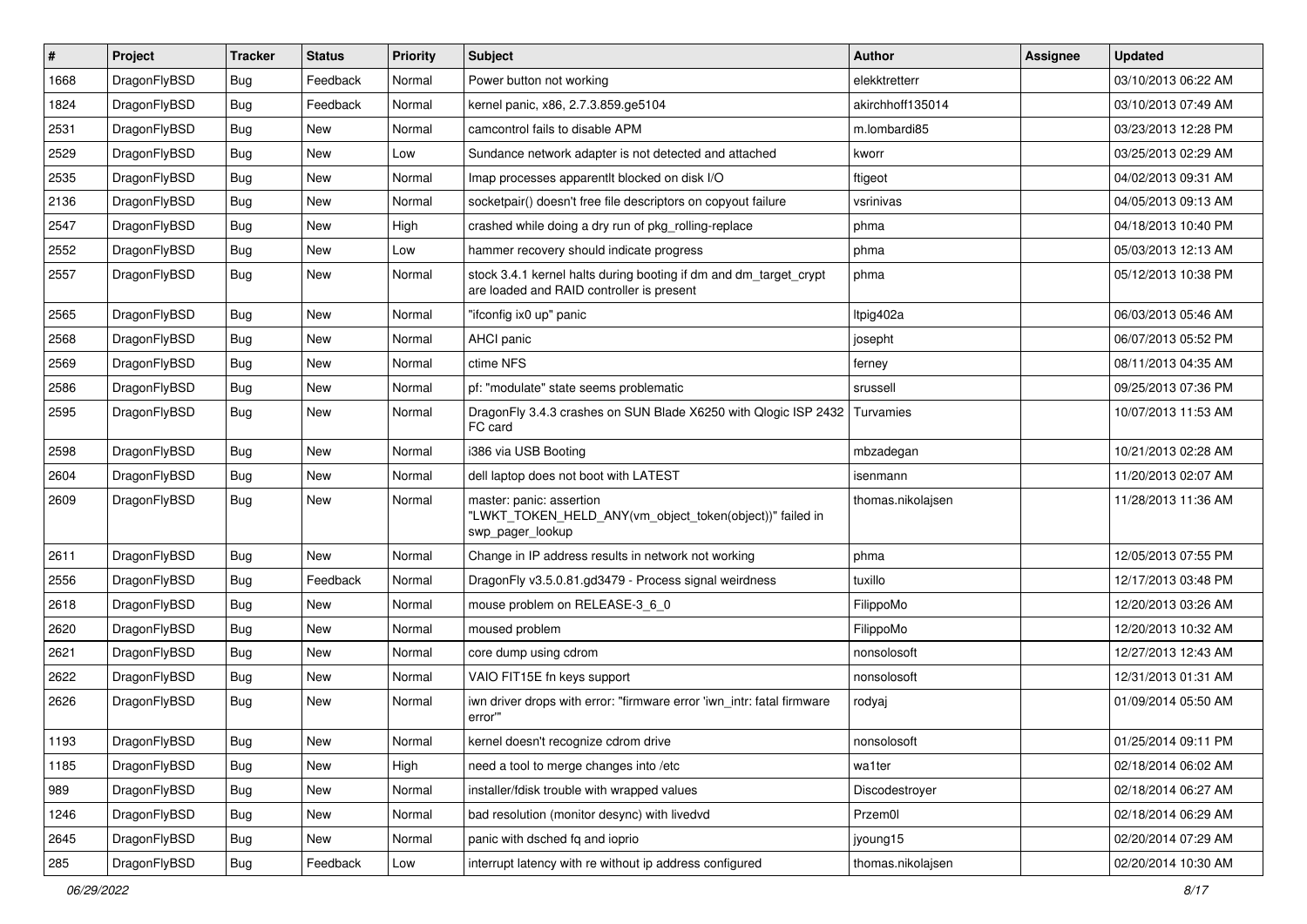| $\sharp$ | Project      | <b>Tracker</b> | <b>Status</b> | <b>Priority</b> | Subject                                                                                          | <b>Author</b> | Assignee | <b>Updated</b>      |
|----------|--------------|----------------|---------------|-----------------|--------------------------------------------------------------------------------------------------|---------------|----------|---------------------|
| 2619     | DragonFlyBSD | Bug            | New           | Normal          | DragonFly 3.6 can't be installed on a 6TB volume                                                 | ftigeot       |          | 02/23/2014 11:55 PM |
| 2473     | DragonFlyBSD | Bug            | New           | Normal          | Kernel crash when trying to up the wpi0 device (Dfly<br>v3.3.0.758.g47388-DEVELOPMENT)           | tomaz         |          | 02/24/2014 08:50 AM |
| 2657     | DragonFlyBSD | Bug            | New           | High            | Needs acl to migrate our servers                                                                 | ferney        |          | 03/31/2014 11:37 AM |
| 1695     | DragonFlyBSD | Bug            | New           | Normal          | NFS-related system breakdown                                                                     | Anonymous     |          | 04/10/2014 12:35 AM |
| 2652     | DragonFlyBSD | Bug            | New           | Normal          | 189a0ff3761b47  ix: Implement MSI-X support locks up Lenovo<br>S10 Intel Atom n270               | davshao       |          | 05/14/2014 01:55 AM |
| 570      | DragonFlyBSD | Bug            | Feedback      | Normal          | 1.8.x: ACPI problems                                                                             | qhwt+dfly     |          | 06/02/2014 03:45 AM |
| 1330     | DragonFlyBSD | Bug            | Feedback      | Normal          | Hammer, usb disk, SYNCHRONIZE CACHE failure                                                      | josepht       |          | 06/02/2014 04:56 AM |
| 1592     | DragonFlyBSD | Bug            | Feedback      | Normal          | AcpiOSUnmapMemory: Warning, deallocation did not track<br>allocation.                            | eocallaghan   |          | 06/02/2014 07:45 AM |
| 2629     | DragonFlyBSD | Bug            | New           | Normal          | Replace gcc44 with llvm34, clang34, and libc++                                                   | tuxillo       |          | 06/02/2014 02:30 PM |
| 2329     | DragonFlyBSD | Bug            | <b>New</b>    | Normal          | ibm x3550 & acpi                                                                                 | ano           |          | 06/03/2014 11:37 AM |
| 2490     | DragonFlyBSD | Bug            | New           | Normal          | nmalloc should color addresses to avoid cache bank conflictsw                                    | vsrinivas     |          | 06/10/2014 05:51 AM |
| 2489     | DragonFlyBSD | Bug            | New           | Normal          | nmalloc doesn't cache VA for allocations > 8KB                                                   | vsrinivas     |          | 06/10/2014 05:51 AM |
| 2680     | DragonFlyBSD | Bug            | New           | Low             | boot0cfg update makes box unbootable                                                             | herrgard      |          | 06/10/2014 06:02 AM |
| 2687     | DragonFlyBSD | Bug            | New           | Normal          | natacontrol software RAID in installer                                                           | csmelosky     |          | 06/22/2014 12:03 PM |
| 2688     | DragonFlyBSD | <b>Bug</b>     | New           | Normal          | 67613368bdda7 Fix wrong checks for U4B presence Asrock Z77M<br>difficulty detecting USB keyboard | davshao       |          | 06/28/2014 07:08 PM |
| 2712     | DragonFlyBSD | <b>Bug</b>     | New           | Normal          | connect(2) returns EINVAL when retrying after ECONNREFUSED                                       | jorisgio      |          | 08/14/2014 05:31 PM |
| 2731     | DragonFlyBSD | <b>Bug</b>     | In Progress   | Normal          | Screen full of random colors when starting Xorg with Intel Haswell<br>HD Graphics P4600          | ikatzmaier    |          | 11/12/2014 04:08 PM |
| 2738     | DragonFlyBSD | <b>Bug</b>     | New           | Normal          | Hammer: Strange behavior when trying to recover old version of<br>moved file                     | roland        |          | 11/20/2014 08:02 AM |
| 2617     | DragonFlyBSD | <b>Bug</b>     | Feedback      | Normal          | Possible issue with wireless mouse on 3.6 release                                                | FilippoMo     |          | 01/14/2015 03:42 PM |
| 1194     | DragonFlyBSD | <b>Bug</b>     | New           | Normal          | SCSI errors while trying to copy photos from my camera                                           | elekktretterr |          | 01/14/2015 04:39 PM |
| 1456     | DragonFlyBSD | <b>Bug</b>     | Feedback      | Normal          | Microsoft wireless desktop problems                                                              | elekktretterr |          | 01/15/2015 08:34 AM |
| 846      | DragonFlyBSD | <b>Bug</b>     | Feedback      | Normal          | USB bugs:usb mouse can't used!                                                                   | frankning     |          | 01/15/2015 08:36 AM |
| 979      | DragonFlyBSD | <b>Bug</b>     | Feedback      | Normal          | Failure-prone USB mass storage (SB600? msdosfs? CAM?)                                            | floid         |          | 01/15/2015 08:38 AM |
| 1560     | DragonFlyBSD | <b>Bug</b>     | Feedback      | Normal          | Unable to modify partition table on ThinkPad T61p during install                                 | rehsack       |          | 01/15/2015 08:57 AM |
| 1634     | DragonFlyBSD | <b>Bug</b>     | New           | Normal          | panic: spin_lock: 0xe4ad1320, indefinitive wait!                                                 | elekktretterr |          | 01/19/2015 03:21 AM |
| 1672     | DragonFlyBSD | Bug            | Feedback      | Normal          | panic (trap 12) around btree_search() in 2.4.1-RELEASE                                           | floid         |          | 01/19/2015 03:36 AM |
| 2788     | DragonFlyBSD | <b>Bug</b>     | <b>New</b>    | Normal          | ioctl GSLICEINFO: Not working for vnode slice                                                    | mneumann      |          | 02/12/2015 07:49 AM |
| 2790     | DragonFlyBSD | Submit         | <b>New</b>    | Low             | filedesc softrefs increment code factoring                                                       | dclink        |          | 02/21/2015 04:00 AM |
| 2799     | DragonFlyBSD | Bug            | New           | Normal          | Fatal trap 12 caused by moused(8) -p /dev/cual0                                                  | opvalues      |          | 03/04/2015 11:01 PM |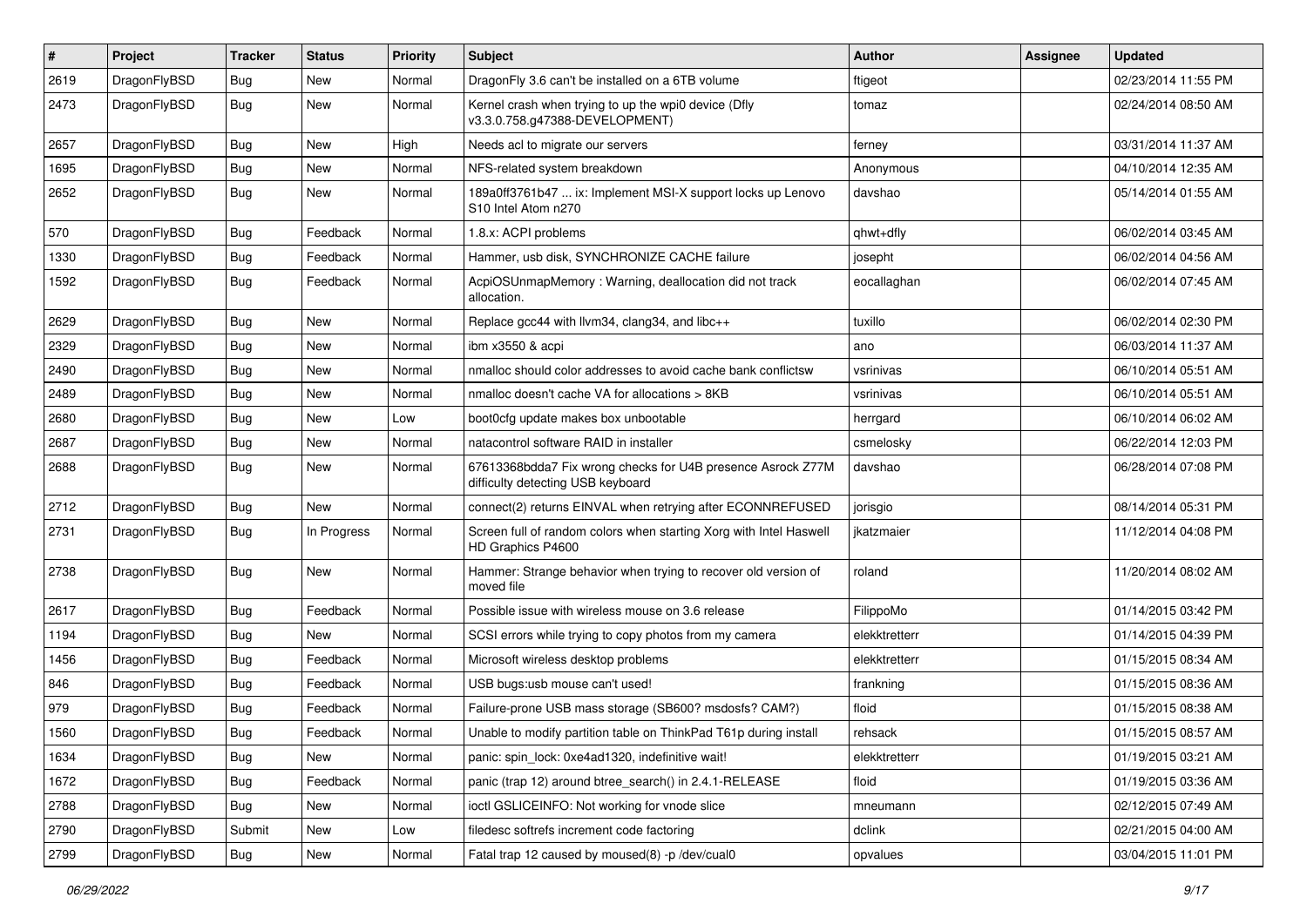| $\sharp$ | Project      | <b>Tracker</b> | <b>Status</b> | <b>Priority</b> | Subject                                                                                                       | Author           | Assignee | <b>Updated</b>      |
|----------|--------------|----------------|---------------|-----------------|---------------------------------------------------------------------------------------------------------------|------------------|----------|---------------------|
| 2802     | DragonFlyBSD | Bug            | <b>New</b>    | Normal          | USB Wifi urtwn0 crash from cd boot                                                                            | opvalues         |          | 03/10/2015 01:07 AM |
| 2803     | DragonFlyBSD | Bug            | <b>New</b>    | Normal          | HAMMER: Warning: UNDO area too small!                                                                         | ftigeot          |          | 03/11/2015 03:42 PM |
| 2809     | DragonFlyBSD | <b>Bug</b>     | <b>New</b>    | Normal          | hammer mirror-stream                                                                                          | masu             |          | 04/10/2015 12:33 AM |
| 2812     | DragonFlyBSD | <b>Bug</b>     | New           | Normal          | Panic on Intel DE3815TYKHE                                                                                    | tmorp            |          | 05/14/2015 03:14 PM |
| 2816     | DragonFlyBSD | Bug            | <b>New</b>    | Normal          | A multitasking process being debugged can get stuck                                                           | phma             |          | 05/19/2015 03:57 AM |
| 2820     | DragonFlyBSD | Bug            | New           | Normal          | TP-Link USB Wi-Fi adapter cannot be reattached to the system                                                  | shamaz           |          | 05/22/2015 09:45 PM |
| 2840     | DragonFlyBSD | <b>Bug</b>     | <b>New</b>    | Normal          | wrong voltage is reported                                                                                     | yellowrabbit2010 |          | 09/11/2015 06:09 PM |
| 2835     | DragonFlyBSD | <b>Bug</b>     | <b>New</b>    | Normal          | /usr/include/c++/5.0/bits/c++locale.h likes<br>POSIX_C_SOURCE>=200809                                         | davshao          |          | 11/18/2015 03:40 AM |
| 2857     | DragonFlyBSD | <b>Bug</b>     | New           | Normal          | hammer stalls via bitcoin-qt                                                                                  | tkusumi          |          | 11/30/2015 06:52 AM |
| 2858     | DragonFlyBSD | <b>Bug</b>     | <b>New</b>    | Low             | Installer "Local or UTC" question should have "No" selected by<br>default.                                    | cgag             |          | 12/02/2015 01:18 PM |
| 2859     | DragonFlyBSD | <b>Bug</b>     | New           | Low             | Installer configuration menu always highlights "Select timezone", no<br>matter which step was last completed. | cgag             |          | 12/02/2015 01:54 PM |
| 2863     | DragonFlyBSD | Bug            | <b>New</b>    | Normal          | HAMMER synch tid is zero                                                                                      | shamaz           |          | 12/12/2015 11:24 PM |
| 2874     | DragonFlyBSD | <b>Bug</b>     | <b>New</b>    | Normal          | make world DESTDIR=/emptydir fails                                                                            | pascii           |          | 12/25/2015 07:04 AM |
| 2674     | DragonFlyBSD | <b>Bug</b>     | <b>New</b>    | Normal          | <b>GPT Support</b>                                                                                            | ftigeot          |          | 12/28/2015 02:54 PM |
| 2877     | DragonFlyBSD | Bug            | <b>New</b>    | Low             | sed fails when working with UTF-8 locale and non-UTF symbols                                                  | arcade@b1t.name  |          | 12/30/2015 11:20 AM |
| 2881     | DragonFlyBSD | <b>Bug</b>     | <b>New</b>    | Normal          | Pulseaudio hangs/resets system when starting X11                                                              | mneumann         |          | 01/09/2016 03:08 AM |
| 2882     | DragonFlyBSD | Bug            | <b>New</b>    | Low             | bridge sends packets from individual interfaces                                                               | arcade@b1t.name  |          | 01/09/2016 12:43 PM |
| 2886     | DragonFlyBSD | <b>Bug</b>     | <b>New</b>    | Normal          | dragonfly mail agent: sending a testmail causes high system load                                              | worf             |          | 02/05/2016 05:53 AM |
| 2887     | DragonFlyBSD | <b>Bug</b>     | New           | Low             | Missing extattr_namespace_to_string and<br>extattr_string_to_namespace functions                              | rubenk           |          | 02/06/2016 05:09 AM |
| 2892     | DragonFlyBSD | Bug            | <b>New</b>    | Normal          | swap_pager:indefinite wait bufferf error                                                                      | <b>Ihmwzy</b>    |          | 02/21/2016 10:32 PM |
| 2890     | DragonFlyBSD | <b>Bug</b>     | <b>New</b>    | Normal          | not able to boot usb installer on Toshiba Chromebook 2                                                        | johnnywhishbone  |          | 02/22/2016 03:42 AM |
| 2891     | DragonFlyBSD | Bug            | <b>New</b>    | Normal          | Kernel panic in IEEE802.11 related code                                                                       | shamaz           |          | 05/29/2016 05:49 PM |
| 2878     | DragonFlyBSD | <b>Bug</b>     | <b>New</b>    | Low             | [fix] CCVER problem when using clang and cpu extensions<br>(intrinsics)                                       | arcade@b1t.name  |          | 06/24/2016 04:25 AM |
| 2924     | DragonFlyBSD | <b>Bug</b>     | <b>New</b>    | Normal          | cat -v fails to tag characters in extended table with M- prefix with<br>some locales                          | sevan            |          | 07/11/2016 07:18 AM |
| 2930     | DragonFlyBSD | Bug            | New           | High            | 'objcache' causes panic during 'nfs_readdir'                                                                  | tofergus         |          | 07/26/2016 01:09 PM |
| 2931     | DragonFlyBSD | Bug            | New           | Low             | 'gdb' of 'vkernel' unable to print backtrace                                                                  | tofergus         |          | 07/26/2016 01:51 PM |
| 2933     | DragonFlyBSD | Submit         | New           | Normal          | Remove unix domain socket support from cat(1)                                                                 | sevan            |          | 08/01/2016 08:10 PM |
| 2936     | DragonFlyBSD | <b>Bug</b>     | New           | Normal          | loader.efi crashes while loading kernel                                                                       | spaceille        |          | 08/20/2016 06:17 AM |
| 2915     | DragonFlyBSD | <b>Bug</b>     | New           | High            | Hammer mirror-copy problem                                                                                    | t_dfbsd          |          | 08/25/2016 05:28 AM |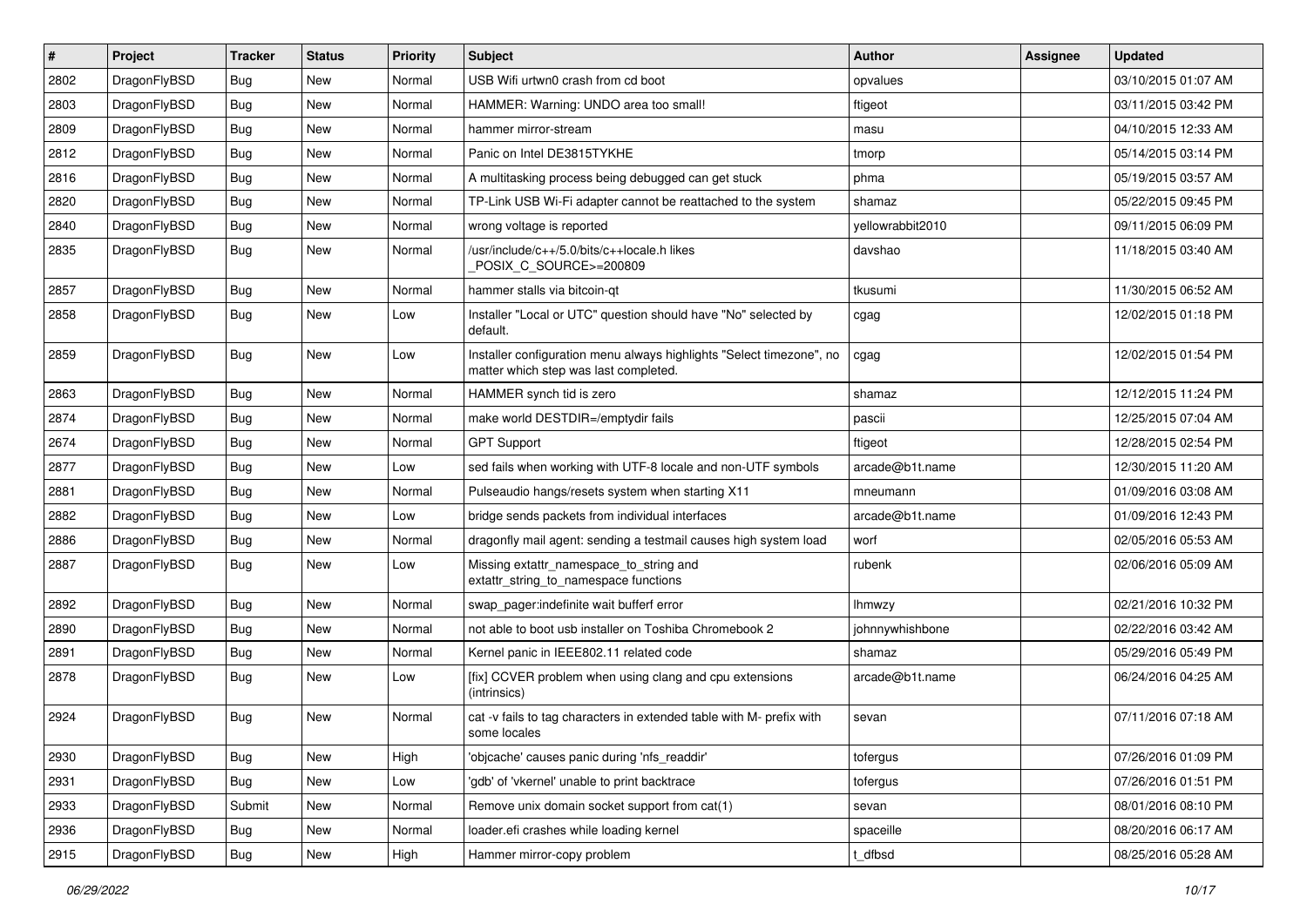| $\sharp$ | Project      | <b>Tracker</b> | <b>Status</b> | <b>Priority</b> | Subject                                                                                                 | <b>Author</b>          | <b>Assignee</b> | <b>Updated</b>      |
|----------|--------------|----------------|---------------|-----------------|---------------------------------------------------------------------------------------------------------|------------------------|-----------------|---------------------|
| 2957     | DragonFlyBSD | <b>Bug</b>     | Feedback      | Normal          | swapoff -a followed by swapon -a doesn't give your swap back                                            | neilb                  |                 | 10/09/2016 04:17 AM |
| 2958     | DragonFlyBSD | <b>Bug</b>     | Feedback      | Normal          | Hammer FS dies during pruning after massive write load                                                  | neilb                  |                 | 10/11/2016 04:20 AM |
| 2526     | DragonFlyBSD | Bug            | New           | Normal          | hammer cleanup doesn't run on first day of DST                                                          | pavalos                |                 | 10/18/2016 05:28 PM |
| 1307     | DragonFlyBSD | Bug            | In Progress   | Normal          | hammer tid -2 shows unexpected result                                                                   | corecode               |                 | 10/18/2016 05:29 PM |
| 2970     | DragonFlyBSD | <b>Bug</b>     | New           | Normal          | kernel 4.7: "Is -I" causes panic on UDF filesystem: "bgetvp -<br>overlapping buffer"                    | peeter                 |                 | 12/21/2016 02:46 AM |
| 2972     | DragonFlyBSD | <b>Bug</b>     | New           | Normal          | ipfw3 "deny to me" does not work correctly                                                              | mneumann               |                 | 12/27/2016 12:11 PM |
| 2994     | DragonFlyBSD | Bug            | New           | Normal          | Intermittent boot hangs after git: hammer - HAMMER Version 7                                            | davshao                |                 | 03/30/2017 02:06 PM |
| 3006     | DragonFlyBSD | <b>Bug</b>     | New           | Normal          | boot0cfg: panic in kern_udev.c in function _udev_dict_set_cstr when<br>installing in VirtualBox         | MichiGreat             |                 | 04/01/2017 02:22 PM |
| 3018     | DragonFlyBSD | <b>Bug</b>     | New           | Normal          | sys/bus/u4b/wlan/if run.c:5464]: (style) Redundant condition                                            | dcb                    |                 | 04/11/2017 11:26 AM |
| 3022     | DragonFlyBSD | Bug            | New           | Normal          | sys/dev/netif/ath/ath/if ath.c:2142: strange bitmask?                                                   | dcb                    |                 | 04/11/2017 11:49 AM |
| 3024     | DragonFlyBSD | <b>Bug</b>     | New           | Low             | sys/dev/netif/wi/if_wi.c:1090]: (style) Redundant condition                                             | dcb                    |                 | 04/11/2017 11:56 AM |
| 3021     | DragonFlyBSD | <b>Bug</b>     | In Progress   | Normal          | sys/dev/drm/i915/i915_gem_stolen.c:115]: (error) Signed integer<br>overflow for expression '65535<<20'  | dcb                    |                 | 04/11/2017 12:46 PM |
| 3035     | DragonFlyBSD | Bug            | New           | Normal          | panic: assertion "cpu >= 0 && cpu < ncpus" failed in netisr_cpuport<br>at /usr/src/sys/net/netisr2.h:87 | masu                   |                 | 05/11/2017 01:24 AM |
| 3036     | DragonFlyBSD | <b>Bug</b>     | <b>New</b>    | Normal          | panic in icmp_redirect_start() ASSERT_IN_NETISR(0)                                                      | tautolog               |                 | 05/11/2017 07:27 PM |
| 3011     | DragonFlyBSD | Bug            | In Progress   | Normal          | dragonfly/sys/dev/netif/re/re.c: suspicious code?                                                       | dcb                    |                 | 07/29/2017 01:26 AM |
| 3049     | DragonFlyBSD | Bug            | New           | Normal          | panic DragonFly v4.8.1-RELEASE by mounting a malformed<br>msdosfs image [12.128]                        | open.source@ribose.com |                 | 08/14/2017 02:53 AM |
| 3051     | DragonFlyBSD | Bug            | New           | Normal          | panic DragonFly v4.8.1-RELEASE by mounting a malformed NTFS<br>image [12.000]                           | open.source@ribose.com |                 | 08/14/2017 03:20 AM |
| 3052     | DragonFlyBSD | Bug            | <b>New</b>    | Normal          | panic DragonFly v4.8.1-RELEASE by mounting a malformed NTFS<br>image [64.000]                           | open.source@ribose.com |                 | 08/14/2017 03:22 AM |
| 3025     | DragonFlyBSD | <b>Bug</b>     | <b>New</b>    | Normal          | sys/dev/powermng/powernow/powernow.c:284: bad comparison ?                                              | dcb                    |                 | 09/23/2017 07:45 AM |
| 3076     | DragonFlyBSD | Bug            | New           | Normal          | sys/dev/netif/ig_hal/e1000_ich8lan.c:1594: sanity checking mixup ?                                      | dcb                    |                 | 10/11/2017 01:58 AM |
| 3110     | DragonFlyBSD | <b>Bug</b>     | New           | Normal          | crash with ipfw3 under load                                                                             | bnegre82               |                 | 12/09/2017 06:22 AM |
| 3111     | DragonFlyBSD | <b>Bug</b>     | In Progress   | High            | Mouse lags every second heavily under X11                                                               | mneumann               |                 | 12/12/2017 09:46 PM |
| 3116     | DragonFlyBSD | <b>Bug</b>     | New           | Normal          | da0 detects on very big volume if to remove usb install stick and<br>reboot on Intel NUC5PPYH           | dpostolov              |                 | 01/07/2018 09:40 PM |
| 3117     | DragonFlyBSD | <b>Bug</b>     | New           | Normal          | Problem with colours if "intel" video-driver used                                                       | dpostolov              |                 | 01/07/2018 11:35 PM |
| 1521     | DragonFlyBSD | <b>Bug</b>     | Feedback      | Normal          | amd64 2.4 livecd won't mount root at boot                                                               | bolapara               |                 | 01/28/2018 03:45 AM |
| 3129     | DragonFlyBSD | Bug            | New           | High            | Kernel panic with 5.2.0 on A2SDi-4C-HLN4F                                                               | stateless              |                 | 04/24/2018 12:50 AM |
| 3132     | DragonFlyBSD | <b>Bug</b>     | New           | Low             | unifdef mined                                                                                           | bcallah                |                 | 04/26/2018 08:34 PM |
| 3134     | DragonFlyBSD | <b>Bug</b>     | New           | Normal          | RFC 3021 (/31 networks) appear to be unsupported                                                        | jailbird               |                 | 05/16/2018 11:03 PM |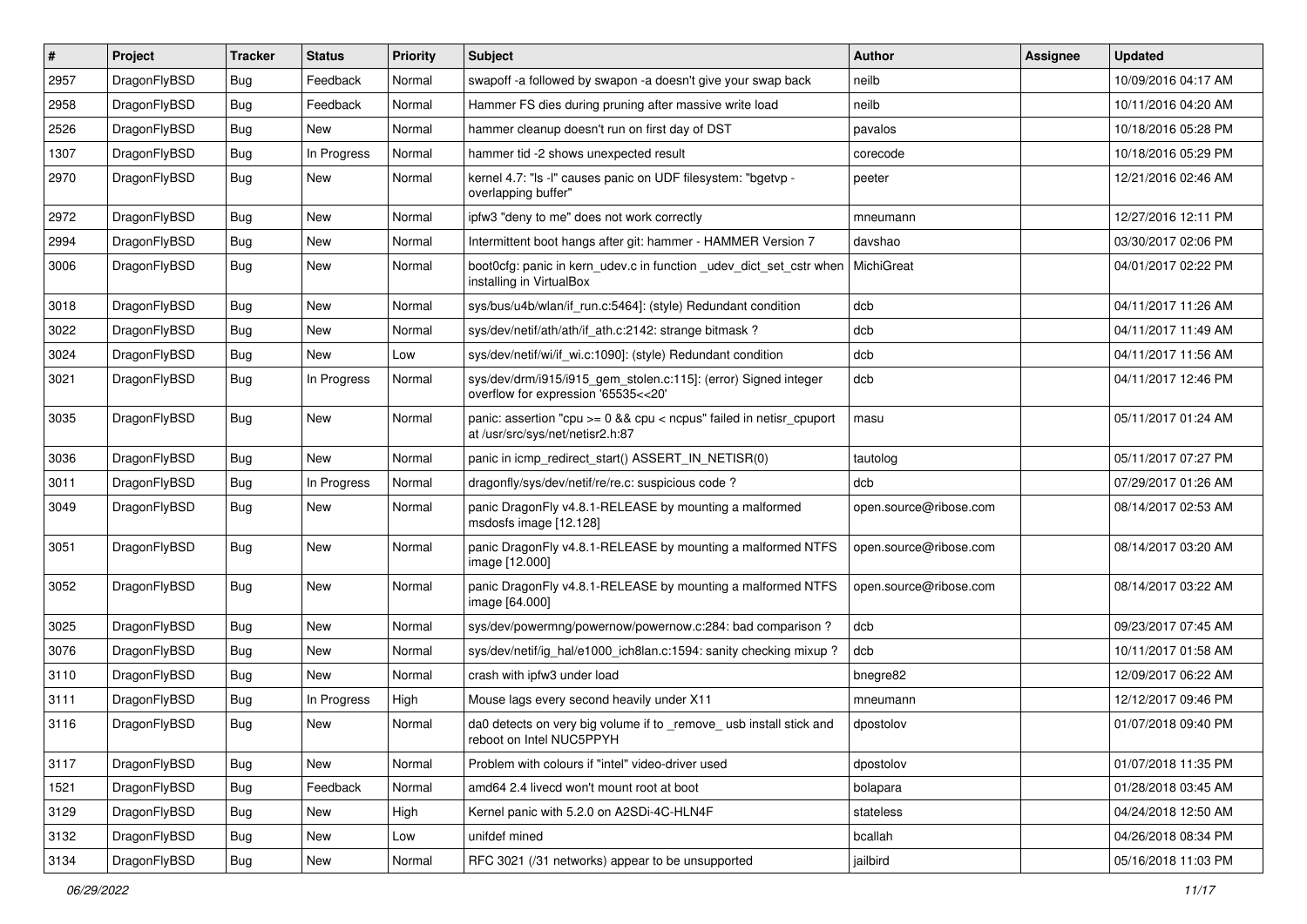| $\sharp$ | Project      | <b>Tracker</b> | <b>Status</b> | Priority | Subject                                                                                                                                                     | <b>Author</b>    | Assignee | <b>Updated</b>      |
|----------|--------------|----------------|---------------|----------|-------------------------------------------------------------------------------------------------------------------------------------------------------------|------------------|----------|---------------------|
| 3135     | DragonFlyBSD | Submit         | New           | Normal   | Add EVFILT_RECV and EVFILT_SEND                                                                                                                             | tautolog         |          | 05/25/2018 09:59 PM |
| 3139     | DragonFlyBSD | Bug            | <b>New</b>    | Normal   | USB Mouse Does Not Work in DragonflyBSD guest on VirtualBox                                                                                                 | chiguy1256       |          | 06/24/2018 10:14 PM |
| 3142     | DragonFlyBSD | Submit         | New           | Normal   | lib/libdmsg: Unbreak using new API EVP_CIPHER_CTX_new()                                                                                                     | tkusumi          |          | 07/08/2018 04:18 AM |
| 3143     | DragonFlyBSD | Bug            | <b>New</b>    | Normal   | assertion "0" failed in hammer2_inode_xop_chain_sync                                                                                                        | cbin             |          | 07/18/2018 12:50 PM |
| 3120     | DragonFlyBSD | Bug            | <b>New</b>    | Normal   | Intel AC 8260 firmware does not load                                                                                                                        | Vintodrimmer     |          | 08/28/2018 03:30 AM |
| 3147     | DragonFlyBSD | Submit         | <b>New</b>    | Normal   | Enable headless installation                                                                                                                                | ddegroot         |          | 10/09/2018 01:25 PM |
| 2898     | DragonFlyBSD | Bug            | New           | Normal   | <b>HAMMER</b> panic                                                                                                                                         | pavalos          |          | 11/03/2018 07:05 AM |
| 2287     | DragonFlyBSD | Bug            | <b>New</b>    | Normal   | HAMMER(ROOT) Illegal UNDO TAIL signature at<br>300000001967c000                                                                                             | y0n3t4n1         |          | 11/07/2018 01:22 AM |
| 3157     | DragonFlyBSD | Bug            | <b>New</b>    | Normal   | TP-Link UE300 not working in 5.2-RELEASE                                                                                                                    | tuxillo          |          | 11/15/2018 02:08 PM |
| 2250     | DragonFlyBSD | <b>Bug</b>     | New           | Normal   | Kernel panic                                                                                                                                                | adamk            |          | 11/23/2018 01:10 AM |
| 3141     | DragonFlyBSD | <b>Bug</b>     | New           | Normal   | dhclient blocks boot process                                                                                                                                | rowo             |          | 12/16/2018 11:01 AM |
| 1580     | DragonFlyBSD | Bug            | Feedback      | Normal   | Panic (Fatal trap 12: page fault while in kernel mode) while playing<br>with pf and netif names                                                             | rumcic           |          | 12/21/2018 01:21 AM |
| 3165     | DragonFlyBSD | Bug            | New           | Normal   | Looping at boot time                                                                                                                                        | gop              |          | 12/28/2018 01:04 PM |
| 3152     | DragonFlyBSD | Bug            | Feedback      | Normal   | Console's size in ttyv0 and single user mode is sticking to 80x25,<br>while ttyv1 can make use of the whole screen                                          | overtime         |          | 02/24/2019 01:08 AM |
| 3184     | DragonFlyBSD | Bug            | New           | Normal   | tsleep(9) return value when PCATCH specified                                                                                                                | tkusumi          |          | 04/03/2019 06:49 AM |
| 1850     | DragonFlyBSD | <b>Bug</b>     | <b>New</b>    | Normal   | volume-add on hammer root fs panic                                                                                                                          | Johannes.Hofmann |          | 04/18/2019 04:27 AM |
| 3124     | DragonFlyBSD | <b>Bug</b>     | New           | High     | DragonFlyBSD 5.0.2 with Hammer2 with UEFI install doesn't boot                                                                                              | wiesl            |          | 06/18/2019 05:07 AM |
| 3047     | DragonFlyBSD | Bug            | <b>New</b>    | Normal   | HAMMER critical write error                                                                                                                                 | samuel           |          | 06/19/2019 09:50 AM |
| 3194     | DragonFlyBSD | Bug            | <b>New</b>    | High     | Hammer kernel crash on mirror-stream of PFS after upgrade<br>(assertion "cursor->flags &<br>HAMMER_CURSOR_ITERATE_CHECK" failed in<br>hammer_btree_iterate) | Anonymous        |          | 06/29/2019 01:32 PM |
| 3196     | DragonFlyBSD | Bug            | <b>New</b>    | Normal   | test issue after redmine upgrade (2)                                                                                                                        | tuxillo          |          | 07/05/2019 04:33 AM |
| 3199     | DragonFlyBSD | Bug            | New           | Normal   | PFS label not found panic                                                                                                                                   | tse              |          | 08/21/2019 03:51 AM |
| 3206     | DragonFlyBSD | Submit         | New           | Normal   | update psm/kbd to FreeBSD 12.0 code                                                                                                                         | htse             |          | 10/05/2019 03:49 PM |
| 3209     | DragonFlyBSD | Bug            | <b>New</b>    | Normal   | svc has some minor bugs                                                                                                                                     | arcade@b1t.name  |          | 10/24/2019 09:08 AM |
| 3215     | DragonFlyBSD | Bug            | <b>New</b>    | Normal   | Hang in todrain(3) after write(3)                                                                                                                           | noloader         |          | 11/25/2019 03:08 PM |
| 3217     | DragonFlyBSD | <b>Bug</b>     | New           | Normal   | rescue tools: make install fails if rescue folder doesn't exist                                                                                             | t_dfbsd          |          | 11/27/2019 08:16 PM |
| 3218     | DragonFlyBSD | <b>Bug</b>     | New           | Normal   | Kernel panics are not sent to comconsole when booted over EFI                                                                                               | mqudsi           |          | 12/02/2019 08:52 PM |
| 3222     | DragonFlyBSD | <b>Bug</b>     | New           | Normal   | gcc - undefined reference to '__atomic_load' (missing libatomic?)                                                                                           | mneumann         |          | 02/08/2020 02:45 AM |
| 3224     | DragonFlyBSD | <b>Bug</b>     | New           | Normal   | Kernel panic when trying to ping6                                                                                                                           | zhtw             |          | 03/08/2020 08:55 AM |
| 3225     | DragonFlyBSD | <b>Bug</b>     | New           | Normal   | nfsd freeze when using qemu                                                                                                                                 | tse              |          | 03/17/2020 11:52 AM |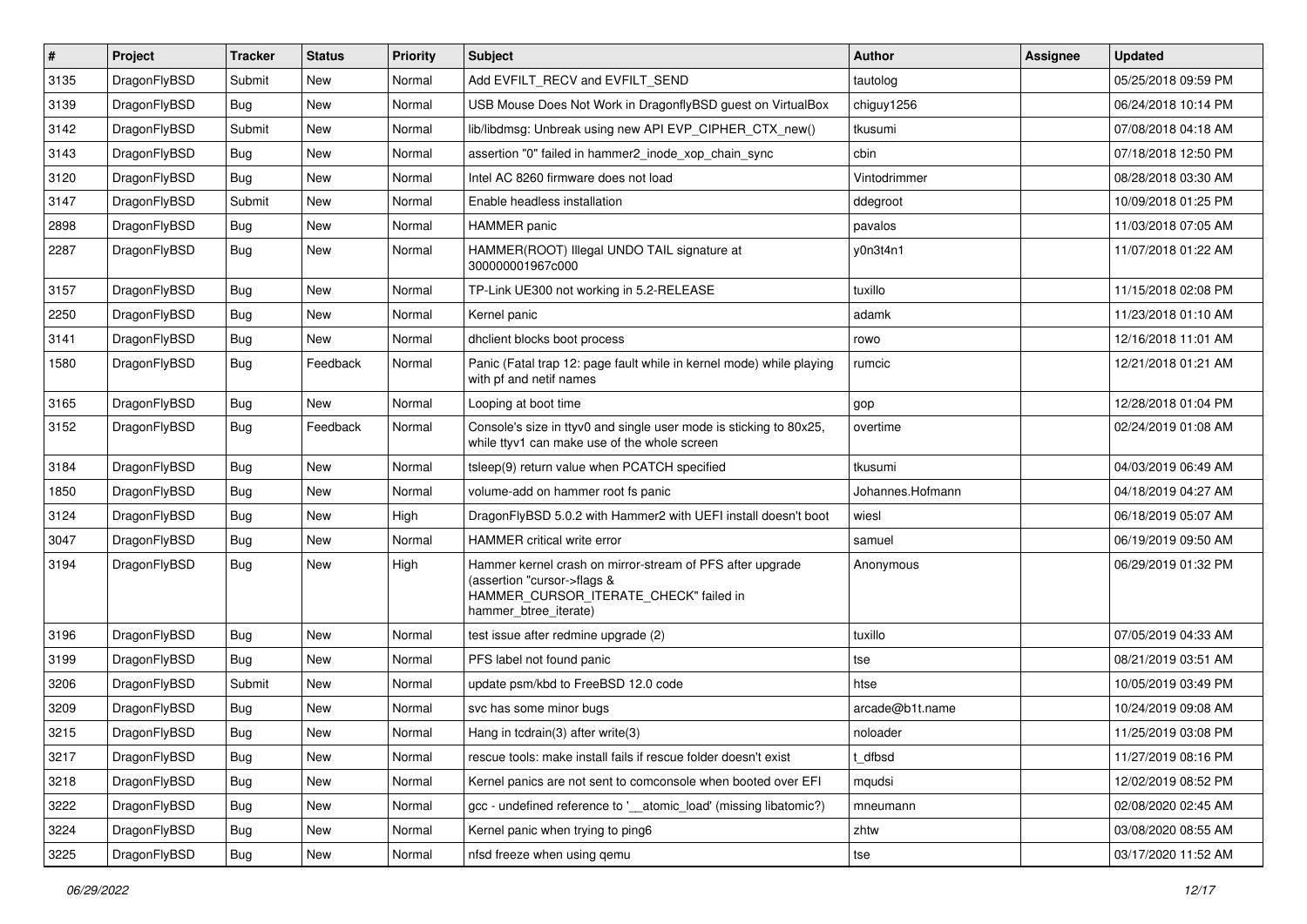| $\sharp$ | Project      | <b>Tracker</b> | <b>Status</b> | <b>Priority</b> | Subject                                                                                 | <b>Author</b>     | Assignee | <b>Updated</b>      |
|----------|--------------|----------------|---------------|-----------------|-----------------------------------------------------------------------------------------|-------------------|----------|---------------------|
| 3227     | DragonFlyBSD | Submit         | New           | Normal          | Add HAMMER2 instructions in the installation medium README                              | daftaupe          |          | 03/26/2020 03:34 PM |
| 3219     | DragonFlyBSD | Bug            | <b>New</b>    | Normal          | x11/xorg port can not be build                                                          | <b>UlasSAYGIN</b> |          | 03/31/2020 08:57 AM |
| 3231     | DragonFlyBSD | Bug            | <b>New</b>    | Normal          | wifi drops on 5.8                                                                       | tse               |          | 04/06/2020 05:08 AM |
| 3226     | DragonFlyBSD | Bug            | New           | Normal          | Xorg freezes in vm: thread stuck in "objtrm1"                                           | peeter            |          | 04/08/2020 02:10 AM |
| 3197     | DragonFlyBSD | Bug            | <b>New</b>    | Normal          | DragonFly upgrades                                                                      | tse               |          | 04/18/2020 04:18 PM |
| 3235     | DragonFlyBSD | <b>Bug</b>     | <b>New</b>    | Normal          | Kernel panic in devfs vnops.c                                                           | mneumann          |          | 04/28/2020 07:00 AM |
| 3238     | DragonFlyBSD | Bug            | New           | Normal          | race conditions when printing from vkernel console                                      | piecuch           |          | 05/19/2020 02:50 PM |
| 3239     | DragonFlyBSD | <b>Bug</b>     | <b>New</b>    | Normal          | unable to SIGKILL glitched emacs                                                        | piecuch           |          | 05/26/2020 03:30 AM |
| 3240     | DragonFlyBSD | Bug            | New           | High            | compile error because of openssl with /usr/dports/security/rhash for<br>mysql 8 install | <b>UlasSAYGIN</b> |          | 06/04/2020 08:05 AM |
| 3208     | DragonFlyBSD | Bug            | <b>New</b>    | Normal          | Crash related to nfsd                                                                   | tse               |          | 06/11/2020 05:52 AM |
| 3170     | DragonFlyBSD | Bug            | New           | Normal          | repeatable nfsd crash                                                                   | tse               |          | 06/11/2020 05:52 AM |
| 3107     | DragonFlyBSD | Bug            | <b>New</b>    | Low             | ACPI interrupt storm when loading i915 on Lenovo T460                                   | oyvinht           |          | 07/15/2020 07:01 AM |
| 3245     | DragonFlyBSD | <b>Bug</b>     | <b>New</b>    | Normal          | panic: free: guard1x fail, i915 load from loader.conf                                   | polachok          |          | 08/21/2020 10:36 AM |
| 2587     | DragonFlyBSD | Bug            | New           | Normal          | SATA DVD writer not detected by DragonFly                                               | srussell          |          | 09/04/2020 08:55 AM |
| 3246     | DragonFlyBSD | Bug            | <b>New</b>    | Normal          | HAMMER2 unable to handle ENOSPC properly                                                | tkusumi           |          | 09/04/2020 11:11 AM |
| 3243     | DragonFlyBSD | <b>Bug</b>     | New           | Normal          | SMART status not reported properly for SSD disks                                        | daftaupe          |          | 09/09/2020 11:03 PM |
| 3247     | DragonFlyBSD | Bug            | <b>New</b>    | Normal          | Kernel panic doing nothing much                                                         | phma              |          | 09/12/2020 11:40 PM |
| 3249     | DragonFlyBSD | Bug            | New           | Normal          | HAMMER2 fsync(2) not working properly                                                   | tkusumi           |          | 09/21/2020 07:07 AM |
| 3252     | DragonFlyBSD | Bug            | <b>New</b>    | Normal          | tcsetattr/tcgetattr set errno incorrectly on non-TTY                                    | tonyc             |          | 10/26/2020 09:34 PM |
| 3041     | DragonFlyBSD | Submit         | New           | Normal          | firmware: Remove embedding of multiple images in one module.                            | Anonymous         |          | 12/25/2020 02:15 AM |
| 3228     | DragonFlyBSD | Bug            | New           | Low             | pfi_kif_unref: state refcount <= 0 in dmesg                                             | justin            |          | 03/05/2021 06:39 AM |
| 3266     | DragonFlyBSD | <b>Bug</b>     | New           | High            | Filesystems broken due to "KKASSERT(count &<br>TOK_COUNTMASK);"                         | tkusumi           |          | 03/15/2021 01:21 PM |
| 884      | DragonFlyBSD | <b>Bug</b>     | In Progress   | High            | Performance/memory problems under filesystem IO load                                    | hasso             |          | 05/11/2021 03:50 AM |
| 1368     | DragonFlyBSD | Bug            | In Progress   | Normal          | suspend signal race?                                                                    | qhwt+dfly         |          | 05/11/2021 03:51 AM |
| 1594     | DragonFlyBSD | Bug            | <b>New</b>    | Normal          | Kernel panic during boot from Live CD on Dell E6400                                     | bodie             |          | 05/11/2021 03:54 AM |
| 2544     | DragonFlyBSD | Bug            | New           | Normal          | live DVD system boot (menu option 1) caused db> prompt on<br>PE1950                     | estrabd           |          | 05/11/2021 03:54 AM |
| 2630     | DragonFlyBSD | Bug            | <b>New</b>    | Normal          | Bring in latest iconv fixes from FreeBSD10 as well as csmapper<br>updates               | tuxillo           |          | 05/11/2021 03:54 AM |
| 2641     | DragonFlyBSD | Bug            | New           | Normal          | Panic when loading natapci as module                                                    | tuxillo           |          | 05/11/2021 03:54 AM |
| 2647     | DragonFlyBSD | <b>Bug</b>     | <b>New</b>    | Normal          | HAMMER panic on 3.6.0                                                                   | tuxillo           |          | 05/11/2021 03:54 AM |
| 2708     | DragonFlyBSD | Bug            | New           | Normal          | unable to send TCP nor UDP on age(4) interface                                          | dermiste          |          | 05/11/2021 03:54 AM |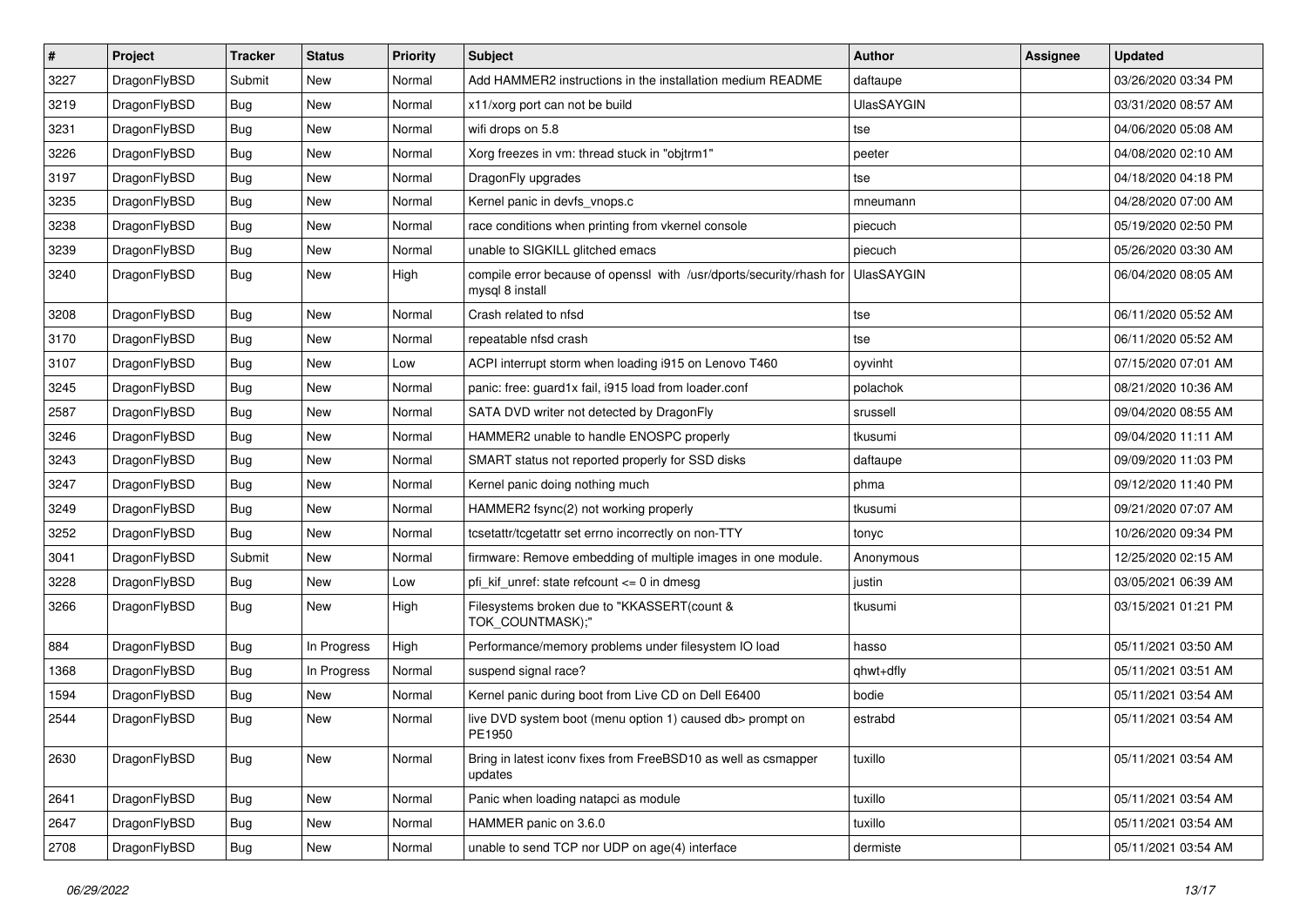| #    | Project      | <b>Tracker</b> | <b>Status</b> | <b>Priority</b> | <b>Subject</b>                                                                                                                                            | Author             | <b>Assignee</b> | <b>Updated</b>      |
|------|--------------|----------------|---------------|-----------------|-----------------------------------------------------------------------------------------------------------------------------------------------------------|--------------------|-----------------|---------------------|
| 604  | DragonFlyBSD | Bug            | In Progress   | Normal          | 1.8.1-RELEASE - clock runs fast on mainboard ASUS P5A-B                                                                                                   | yeti               |                 | 05/11/2021 03:55 AM |
| 2067 | DragonFlyBSD | Bug            | <b>New</b>    | Normal          | sound/pcm: "play interrupt timeout, channel dead"                                                                                                         | matthiasr          |                 | 05/11/2021 03:55 AM |
| 2735 | DragonFlyBSD | Bug            | New           | Urgent          | iwn panics SYSSASSERT                                                                                                                                     | cnb                |                 | 05/11/2021 03:55 AM |
| 2736 | DragonFlyBSD | Bug            | <b>New</b>    | High            | kernel panics on acpi_timer_probe function                                                                                                                | cnb                |                 | 05/11/2021 03:55 AM |
| 2808 | DragonFlyBSD | Bug            | <b>New</b>    | Normal          | X freeze by switching between X and VT - results in black screen                                                                                          | lukesky333         |                 | 05/11/2021 03:55 AM |
| 1101 | DragonFlyBSD | <b>Bug</b>     | Feedback      | Normal          | ohci related panic                                                                                                                                        | polachok           |                 | 05/11/2021 04:00 AM |
| 1148 | DragonFlyBSD | Bug            | In Progress   | Low             | BCM4311 wireless network adapter detected but not functional                                                                                              | archimedes.gaviola |                 | 05/11/2021 04:00 AM |
| 1181 | DragonFlyBSD | <b>Bug</b>     | In Progress   | Normal          | ACX111 panic                                                                                                                                              | elekktretterr      |                 | 05/11/2021 04:00 AM |
| 1218 | DragonFlyBSD | <b>Bug</b>     | In Progress   | Normal          | panic: assertion: $error == 0$ in hammer start transaction                                                                                                | rumcic             |                 | 05/11/2021 04:00 AM |
| 1282 | DragonFlyBSD | Bug            | Feedback      | Normal          | panic (trap 12) when booting SMP kernel on Atom 330 (dual core)                                                                                           | tomaz.borstnar     |                 | 05/11/2021 04:00 AM |
| 1313 | DragonFlyBSD | <b>Bug</b>     | New           | Low             | Signal code in kernel needs major overhaul (signal queues,<br>si_code, si_addr)                                                                           | hasso              |                 | 05/11/2021 04:00 AM |
| 1332 | DragonFlyBSD | <b>Bug</b>     | Feedback      | Normal          | DFBSD 2.2 - Booting usbcdrom/usbsticks on thinkpad hangs on<br>"BTX Halted"                                                                               | tuxillo            |                 | 05/11/2021 04:00 AM |
| 1336 | DragonFlyBSD | Bug            | In Progress   | Normal          | Still looking for reports of missed directory entries w/ HAMMER                                                                                           | dillon             |                 | 05/11/2021 04:00 AM |
| 1387 | DragonFlyBSD | <b>Bug</b>     | Feedback      | Normal          | zero-size malloc and ps: kvm_getprocs: Bad address                                                                                                        | qhwt+dfly          |                 | 05/11/2021 04:00 AM |
| 1429 | DragonFlyBSD | Bug            | Feedback      | Normal          | vkernel bug - "mfree: m->m_nextpkt != NULL"                                                                                                               | dillon             |                 | 05/11/2021 04:00 AM |
| 1448 | DragonFlyBSD | Bug            | Feedback      | Normal          | panic: assertion: _tp->tt_msg->tt_cpuid == mycpuid in<br>tcp_callout_active tcp_output tcp_usr_send netmsg_pru_send<br>netmsg_service tcpmsg_service_loop | dillon             |                 | 05/11/2021 04:00 AM |
| 1454 | DragonFlyBSD | <b>Bug</b>     | Feedback      | Normal          | Unable to boot from external USB DVD drive                                                                                                                | elekktretterr      |                 | 05/11/2021 04:01 AM |
| 1481 | DragonFlyBSD | Bug            | Feedback      | Normal          | panic: assertion: kva p(buf) in soopt from kbuf (after ipfw pipe<br>show, 2.2.1-R)                                                                        | combiner           |                 | 05/11/2021 04:01 AM |
| 1486 | DragonFlyBSD | Bug            | Feedback      | Normal          | Interrupt storm related to SATA DVD device                                                                                                                | hasso              |                 | 05/11/2021 04:01 AM |
| 1577 | DragonFlyBSD | <b>Bug</b>     | Feedback      | Normal          | panic: assertion: leaf->base.obj id == ip->obj id in<br>hammer_ip_delete_range                                                                            | qhwt+dfly          |                 | 05/11/2021 04:01 AM |
| 1591 | DragonFlyBSD | <b>Bug</b>     | Feedback      | Normal          | Lenovo X301 hangs with AHCI Driver CMD TIMEOUT<br>STS=d0 <bsy></bsy>                                                                                      | eocallaghan        |                 | 05/11/2021 04:05 AM |
| 1613 | DragonFlyBSD | Bug            | Feedback      | Normal          | USB Keyboard not working on master                                                                                                                        | elekktretterr      |                 | 05/11/2021 04:05 AM |
| 1618 | DragonFlyBSD | <b>Bug</b>     | Feedback      | Normal          | collision for 'struct pmap' when using RPC and <sys user.h=""></sys>                                                                                      | carenas            |                 | 05/11/2021 04:05 AM |
| 1717 | DragonFlyBSD | <b>Bug</b>     | Feedback      | Normal          | HAMMER panic in hammer_cursor_down()                                                                                                                      | josepht1           |                 | 05/11/2021 04:05 AM |
| 1744 | DragonFlyBSD | <b>Bug</b>     | In Progress   | Normal          | HAMMER fsstress panic in hammer_setup_child_callback                                                                                                      | vsrinivas          |                 | 05/11/2021 04:05 AM |
| 1745 | DragonFlyBSD | <b>Bug</b>     | Feedback      | Normal          | kmalloc panic                                                                                                                                             | josepht            |                 | 05/11/2021 04:05 AM |
| 1749 | DragonFlyBSD | <b>Bug</b>     | In Progress   | Normal          | HAMMER fsstress panic in hammer flush inode core<br>'ip->flush_state != HAMMER_FST_FLUSH'                                                                 | vsrinivas          |                 | 05/11/2021 04:06 AM |
| 2013 | DragonFlyBSD | <b>Bug</b>     | In Progress   | Normal          | oversized DMA request loop                                                                                                                                | josepht            |                 | 05/11/2021 04:06 AM |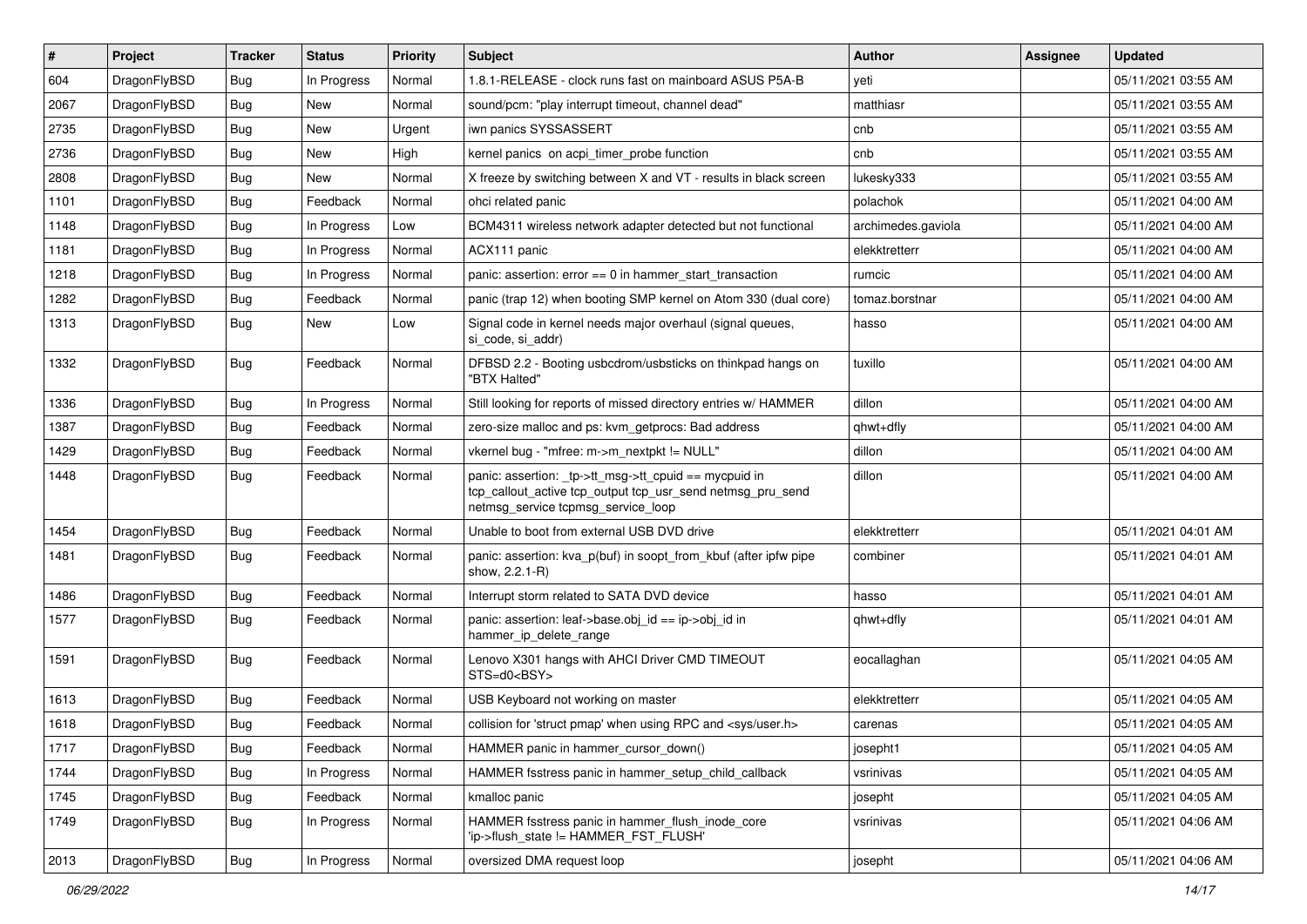| #    | Project      | <b>Tracker</b> | <b>Status</b> | <b>Priority</b> | Subject                                                                                                              | Author           | Assignee | <b>Updated</b>      |
|------|--------------|----------------|---------------|-----------------|----------------------------------------------------------------------------------------------------------------------|------------------|----------|---------------------|
| 2631 | DragonFlyBSD | <b>Bug</b>     | In Progress   | Low             | Verify library versioning current with full package build and switch it<br>on (after publishing packages)            | tuxillo          |          | 05/11/2021 04:06 AM |
| 2636 | DragonFlyBSD | <b>Bug</b>     | Feedback      | Low             | Add -x flag to iostat (a la solaris)                                                                                 | tuxillo          |          | 05/11/2021 04:07 AM |
| 2638 | DragonFlyBSD | <b>Bug</b>     | Feedback      | High            | Fix machdep.pmap mmu optimize                                                                                        | tuxillo          |          | 05/11/2021 04:07 AM |
| 2675 | DragonFlyBSD | <b>Bug</b>     | <b>New</b>    | Low             | Ultimate N WiFi Link 5300 get iwn_intr: fatal firmware error on 5GHz                                                 | revuwa           |          | 05/11/2021 04:07 AM |
| 2852 | DragonFlyBSD | <b>Bug</b>     | New           | Normal          | Hammer File System - hangs on undo during system boot / mount -<br>will not recover on DragonFlyBSD newer than 3.6.0 | abale            |          | 05/11/2021 04:07 AM |
| 1192 | DragonFlyBSD | Submit         | New           | Normal          | KKASSERTs in sys/kern/uipc {msg,socket}.c are too strict                                                             | rumcic           |          | 05/11/2021 04:07 AM |
| 2921 | DragonFlyBSD | Submit         | New           | Normal          | Allow moused to accept userland mouse events                                                                         | tautolog         |          | 05/11/2021 04:08 AM |
| 2414 | DragonFlyBSD | <b>Bug</b>     | In Progress   | Normal          | Lenovo S10 acpi freeze (not new)                                                                                     | davshao          |          | 05/11/2021 04:13 AM |
| 3101 | DragonFlyBSD | <b>Bug</b>     | New           | Low             | PFI CGI install not working in dragonflybsd 5.0.1 USB install                                                        | bnegre82         |          | 05/11/2021 04:14 AM |
| 3113 | DragonFlyBSD | <b>Bug</b>     | In Progress   | Urgent          | Booting vKernel fails due being out of swap space                                                                    | tcullen          |          | 05/11/2021 04:14 AM |
| 2917 | DragonFlyBSD | <b>Bug</b>     | New           | Normal          | da8: reading primary partition table: error accessing offset<br>000000000000 for 512                                 | liweitianux      |          | 05/11/2021 08:43 PM |
| 3269 | DragonFlyBSD | <b>Bug</b>     | In Progress   | Normal          | Is double-buffer'd buf still required by HAMMER2 ?                                                                   | tkusumi          |          | 05/12/2021 04:09 PM |
| 2806 | DragonFlyBSD | <b>Bug</b>     | New           | Normal          | failed to configure a link-local address on ath $0$ (errno = 22)                                                     | Chingyuan        |          | 05/25/2021 01:00 AM |
| 3281 | DragonFlyBSD | <b>Bug</b>     | New           | Normal          | Crash after leaving unattended for a while                                                                           | bhaible          |          | 07/10/2021 03:32 AM |
| 3284 | DragonFlyBSD | <b>Bug</b>     | New           | Normal          | Wrong towlower() result for U+038A                                                                                   | bhaible          |          | 07/10/2021 03:34 AM |
| 3283 | DragonFlyBSD | <b>Bug</b>     | New           | Normal          | mknodat() cannot create FIFOs                                                                                        | bhaible          |          | 07/10/2021 03:34 AM |
| 3282 | DragonFlyBSD | <b>Bug</b>     | <b>New</b>    | Normal          | unexpected errno value from fopen()                                                                                  | bhaible          |          | 07/10/2021 03:34 AM |
| 3280 | DragonFlyBSD | <b>Bug</b>     | New           | Normal          | KMS console and i915(4) not working in 6.0                                                                           | cmusser          |          | 07/10/2021 03:35 AM |
| 3276 | DragonFlyBSD | Submit         | New           | Normal          | Add option controlling whether gpt expand expands the last partition<br>(needs testing)                              | falsifian        |          | 07/10/2021 03:35 AM |
| 3278 | DragonFlyBSD | Bug            | <b>New</b>    | Normal          | Second screen image is distorted                                                                                     | arcade@b1t.name  |          | 07/10/2021 03:36 AM |
| 3189 | DragonFlyBSD | <b>Bug</b>     | New           | Normal          | Allow DragonFly Mail Agent to accept an alternate config via<br>command line switch                                  | iang             |          | 08/16/2021 12:42 AM |
| 3201 | DragonFlyBSD | Submit         | <b>New</b>    | Normal          | Fixes make search display                                                                                            | htse             |          | 08/20/2021 04:02 PM |
| 1398 | DragonFlyBSD | Submit         | In Progress   | Normal          | hdestroy(3) restricts hash key to point to malloc'ed space                                                           | Anonymous        |          | 08/20/2021 04:06 PM |
| 3298 | DragonFlyBSD | <b>Bug</b>     | New           | Normal          | Running "w" and having logged in via XDM through VNC, "w" prints<br>an extra error message                           | piecuch          |          | 10/25/2021 09:16 AM |
| 3302 | DragonFlyBSD | <b>Bug</b>     | New           | Normal          | Will not boot on System76 Lemur Pro (lemp10)                                                                         | piecuch          |          | 11/03/2021 10:21 AM |
| 3299 | DragonFlyBSD | <b>Bug</b>     | In Progress   | Normal          | DragonFlyBSD reports utterly wrong uptime (most of the time, right<br>after booting in)                              | adrian           |          | 11/11/2021 01:43 PM |
| 2797 | DragonFlyBSD | <b>Bug</b>     | In Progress   | Low             | vkernels with & without machdep.pmap_mmu_optimize                                                                    | yellowrabbit2010 |          | 11/27/2021 08:06 AM |
| 2644 | DragonFlyBSD | Bug            | Feedback      | Normal          | 3.6.0-REL trap 9 on boot                                                                                             | memmerto         |          | 11/27/2021 08:08 AM |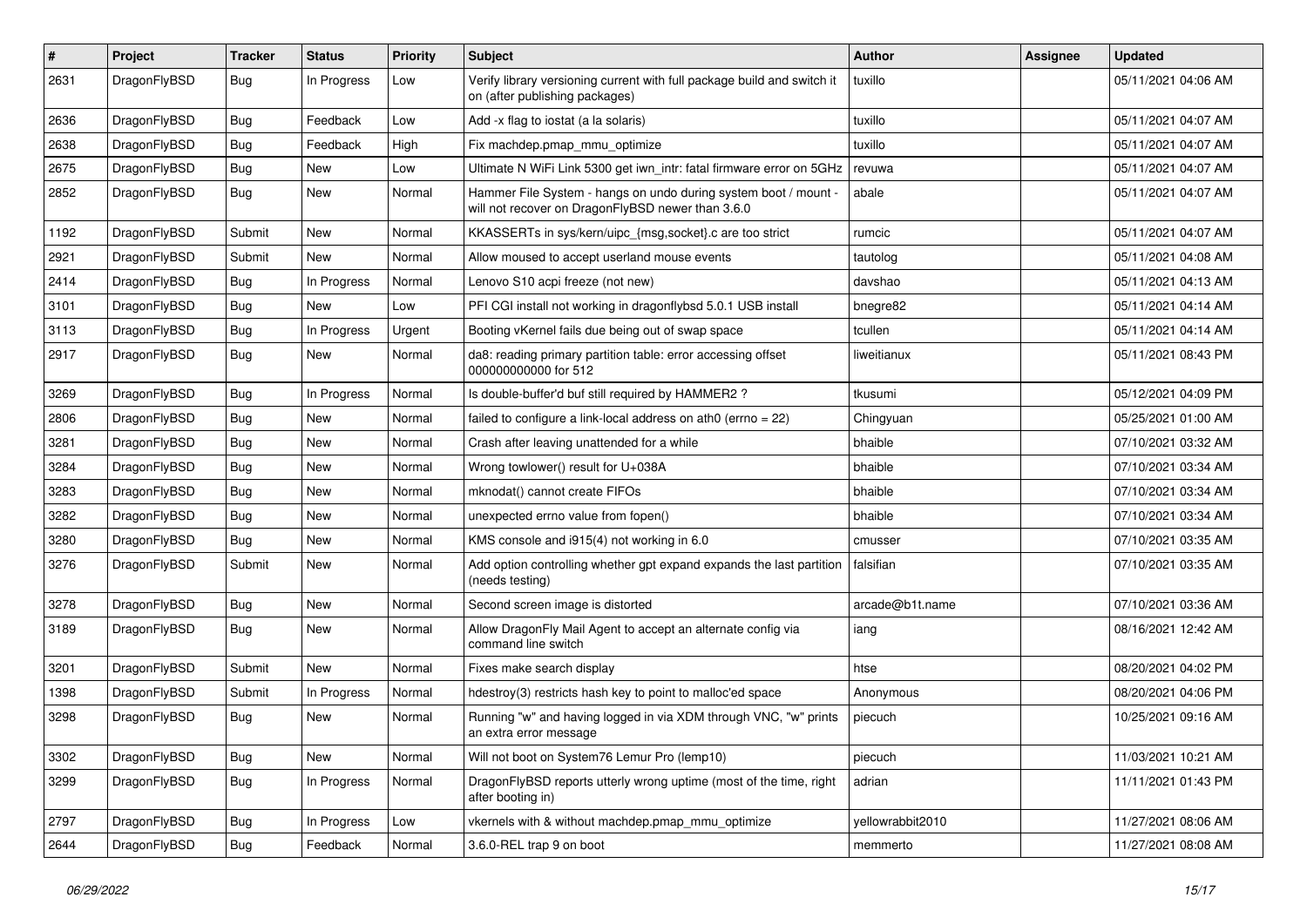| $\vert$ # | Project      | <b>Tracker</b> | <b>Status</b> | <b>Priority</b> | Subject                                                                                                   | Author          | <b>Assignee</b> | <b>Updated</b>      |
|-----------|--------------|----------------|---------------|-----------------|-----------------------------------------------------------------------------------------------------------|-----------------|-----------------|---------------------|
| 2459      | DragonFlyBSD | Bug            | Feedback      | Normal          | apic problems with HP Probook 4510s                                                                       | thowe           |                 | 11/27/2021 08:22 AM |
| 1718      | DragonFlyBSD | Bug            | Feedback      | Normal          | IDE disk drive not detected by x86_64 2.6.1 Live CD                                                       | bcox            |                 | 11/27/2021 08:25 AM |
| 1661      | DragonFlyBSD | <b>Bug</b>     | In Progress   | Normal          | panic on password entry mount smb filesystem                                                              | vsrinivas       |                 | 11/27/2021 08:29 AM |
| 1559      | DragonFlyBSD | Bug            | <b>New</b>    | Normal          | kernel trap                                                                                               | phma            |                 | 11/27/2021 08:43 AM |
| 1947      | DragonFlyBSD | <b>Bug</b>     | New           | Low             | GA-880GM-UD2H (rev. 1.3) AHCI fails to detect disks at the end of<br>the RAID controller                  | eocallaghan     |                 | 11/27/2021 08:46 AM |
| 3301      | DragonFlyBSD | <b>Bug</b>     | New           | Normal          | Gkrellm from the packages is not showing logged in users in main<br>window, logged in users always $== 0$ | adrian          |                 | 01/08/2022 04:24 AM |
| 3300      | DragonFlyBSD | Bug            | <b>New</b>    | Normal          | Running Xvnc from TigerVNC package through the INETD daemon<br>in TCP WAIT mode fails hard                | adrian          |                 | 01/08/2022 04:25 AM |
| 3310      | DragonFlyBSD | <b>Bug</b>     | In Progress   | Normal          | NVMM+QEMU fail to boot with UEFI: Mem Assist Failed<br>[gpa=0xfffffff0]                                   | liweitianux     |                 | 01/11/2022 03:22 PM |
| 3311      | DragonFlyBSD | <b>Bug</b>     | New           | Low             | TrueCrypt support may cause kernel crash                                                                  | arcade@b1t.name |                 | 04/29/2022 06:19 AM |
| 3029      | DragonFlyBSD | Bug            | New           | Normal          | Running DflyBSD 4.8 on FreeBSD bhyve as a guest                                                           | iron            |                 | 05/13/2022 04:33 AM |
| 1727      | DragonFlyBSD | Bug            | Feedback      | Normal          | CD boot panic (2.6.1) (usb?)                                                                              | kiril           |                 | 05/15/2022 05:10 AM |
| 1774      | DragonFlyBSD | <b>Bug</b>     | New           | Normal          | New IP header cleanup branch available for testing                                                        | dillon          |                 | 05/15/2022 10:59 AM |
| 1826      | DragonFlyBSD | Bug            | <b>New</b>    | Normal          | panic during boot: assertion so->so_port  in tcp_input                                                    | ftigeot         |                 | 05/15/2022 11:05 AM |
| 1836      | DragonFlyBSD | Bug            | <b>New</b>    | Normal          | Incorrect TCP checksum show up in tcpdump                                                                 | robgar1         |                 | 05/15/2022 11:22 AM |
| 1818      | DragonFlyBSD | Bug            | <b>New</b>    | Normal          | panic: Bad tailg NEXT (kgueue issue ?)                                                                    | ftigeot         |                 | 05/15/2022 11:40 AM |
| 1877      | DragonFlyBSD | Bug            | <b>New</b>    | Normal          | Freeze during 1st hammer cleanup after new install                                                        | elekktretterr   |                 | 05/15/2022 11:43 AM |
| 3312      | DragonFlyBSD | Submit         | New           | Normal          | hammer2: redundant chain modify after chain creation                                                      | tkusumi         |                 | 05/15/2022 01:35 PM |
| 1899      | DragonFlyBSD | Bug            | <b>New</b>    | Normal          | Keyboard doesn't work                                                                                     | fransm          |                 | 05/15/2022 03:32 PM |
| 1942      | DragonFlyBSD | Bug            | <b>New</b>    | Normal          | locking against myself in getcacheblk()?                                                                  | qhwt.dfly       |                 | 05/31/2022 02:15 PM |
| 1982      | DragonFlyBSD | <b>Bug</b>     | <b>New</b>    | Low             | There is no linuxulator on x86-64                                                                         | herrgard        |                 | 05/31/2022 02:25 PM |
| 243       | DragonFlyBSD | <b>Bug</b>     | Feedback      | Normal          | weird behavior in the shell                                                                               | swildner        |                 | 05/31/2022 02:51 PM |
| 1975      | DragonFlyBSD | Bug            | <b>New</b>    | Normal          | Applications seg fault in select() and poll()                                                             | rumcic          |                 | 05/31/2022 02:58 PM |
| 2042      | DragonFlyBSD | <b>Bug</b>     | New           | Normal          | kernel panic, when run boot0cfg                                                                           | sepherosa       |                 | 05/31/2022 03:01 PM |
| 2122      | DragonFlyBSD | Submit         | <b>New</b>    | Normal          | [Review] Fixes to the VFS layer                                                                           | ftigeot         |                 | 05/31/2022 03:25 PM |
| 2495      | DragonFlyBSD | <b>Bug</b>     | New           | High            | DFBSD v3.3.0.960.g553fe7 - ocnt != 0" failed in<br>prop_object_release                                    | tuxillo         |                 | 05/31/2022 04:08 PM |
| 2498      | DragonFlyBSD | Bug            | New           | Normal          | DFBSD v3.2.2-RELEASE - LIST_FIRST(&bp->b_dep) == NULL"<br>failed in vfs_vmio_release                      | tuxillo         |                 | 05/31/2022 04:09 PM |
| 3313      | DragonFlyBSD | <b>Bug</b>     | New           | Normal          | Can't boot from my live USB at all. The kernel loading process<br>hangs.                                  | rempas          |                 | 06/03/2022 12:16 AM |
| 2360      | DragonFlyBSD | Bug            | In Progress   | Normal          | Wishlist: virtio driver import                                                                            | vsrinivas       |                 | 06/04/2022 04:16 AM |